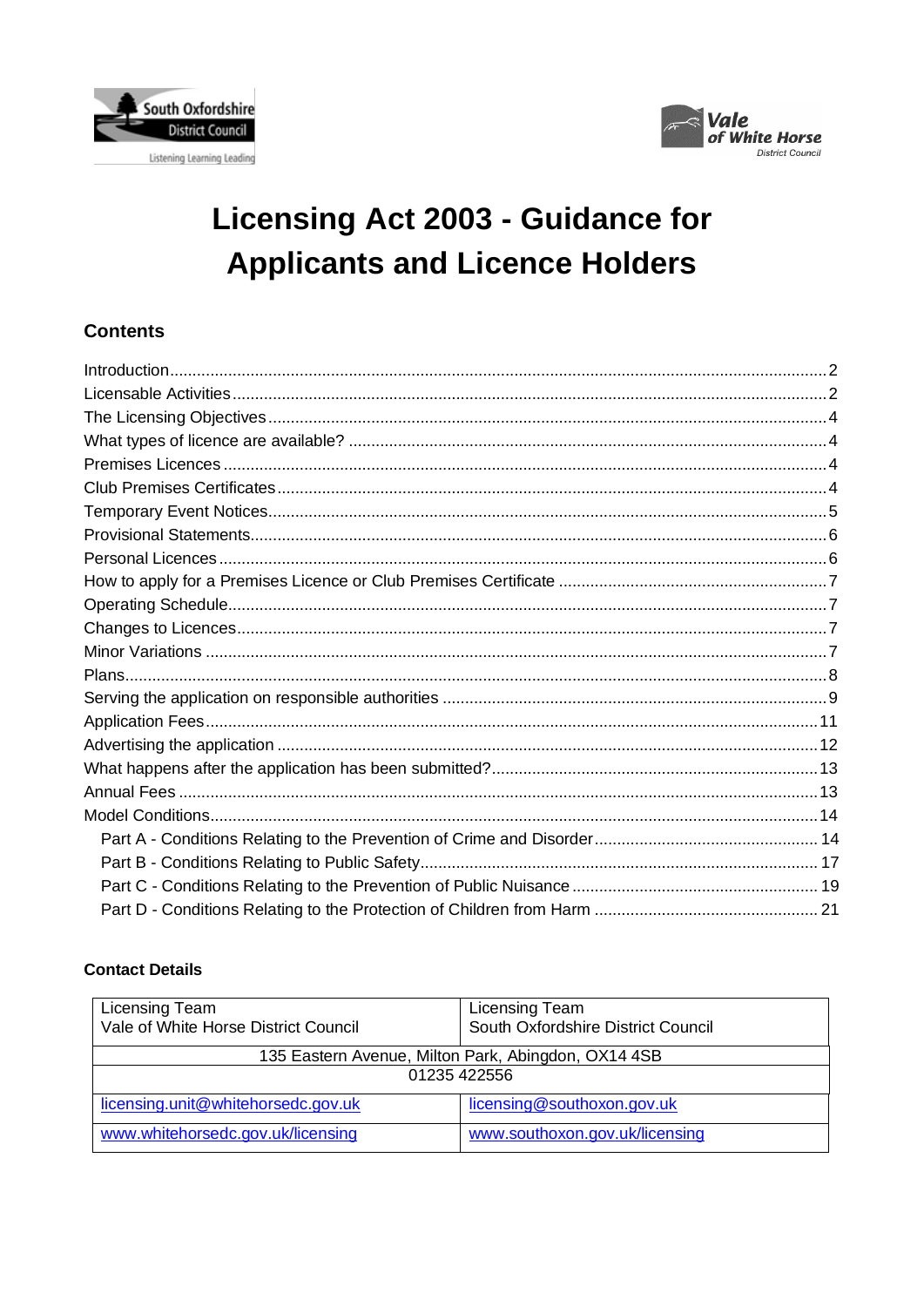#### <span id="page-1-0"></span>**Introduction**

This document is intended to offer guidance to applicants. The Licensing Team are also able to provide advice on applications, or you may choose to employ a solicitor or similar to advise and/or assist you.

Whilst care has been taken to ensure that the information contained within this document is correct at the time of publication, we cannot be held liable for any errors. Please note that changes in legislation and guidance after the time of publication may impact on the accuracy of this information.

Each council has a Statement of Licensing Policy, which is available on the councils' websites. You may also wish to refer to [www.gov.uk/guidance/alcohol-licensing](https://www.gov.uk/guidance/alcohol-licensing) and the Guidance issued under section 182 of the Licensing Act 2003 which can be found at [www.gov.uk/government/publications/explanatory](https://www.gov.uk/government/publications/explanatory-memorandum-revised-guidance-issued-under-s-182-of-licensing-act-2003)[memorandum-revised-guidance-issued-under-s-182-of-licensing-act-2003](https://www.gov.uk/government/publications/explanatory-memorandum-revised-guidance-issued-under-s-182-of-licensing-act-2003)

#### <span id="page-1-1"></span>**Licensable Activities**

Activities which are licensable under the Licensing Act 2003 are as follows:

- Sale by retail of alcohol (or supply of alcohol in a club)
- Provision of late night refreshment: the sale of hot food or hot drink between 23:00 and 05:00
- Regulated entertainment is defined as one or more of the following, **but please see the below sections which provide details of various exemptions**:
	- i) a performance of a play
	- ii) an exhibition of a film
	- iii) an indoor sporting event
	- iv) a boxing or wrestling entertainment
	- v) a performance of live music
	- vi) any playing of recorded music
	- vii) a performance of dance
	- viii) entertainment of a similar description to a performance of live music, any playing of recorded music or a performance of dance.

The consumption of alcohol is not licensable. So an event at which people bring along their own alcohol doesn't require a licence. However, if the cost of an event ticket includes a glass of wine etc, or if alcohol is supplied as part of a service (e.g. a hairdresser providing customers with a glass of wine, or a takeaway providing a bottle of beer with a pizza) then an authorisation will be required.

Entertainment is only regulated entertainment where it takes place in the presence of an audience and is provided, at least partly, to entertain that audience. Events that are held in private are not licensable unless those attending (i.e. the guests) are charged with a view to making a profit (including raising money for charity).

Exemptions apply to:

- Entertainment at a place of religious worship or for the purposes of a religious meeting or service
- Garden fetes (unless the event is promoted for private gain)
- Education, rehearsals, advertisements and demonstration of products
- Live simultaneous television or radio broadcasts
- Music which is incidental to another activity
- Film which is incidental to another non-licensable activity or playing as part of a museum exhibit
- Morris dancing
- Any activities carried on at premises which are permanently or temporarily occupied for the purposes of the armed forces of the Crown.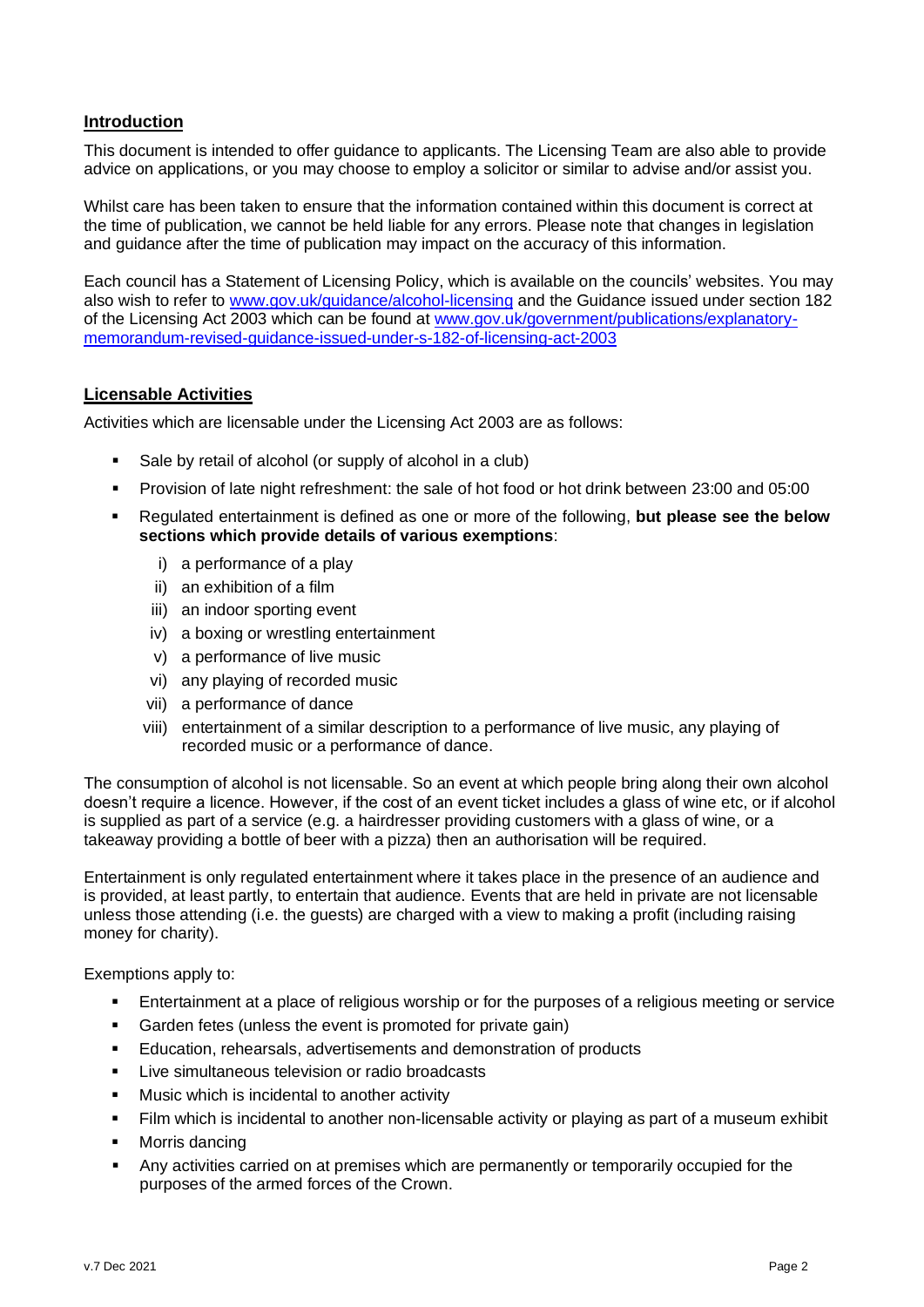The following activities are not licensable **when they take place between 08:00 and 23:00 on any day**:

- A performance of a play with an audience of no more than 500 people
- An indoor sporting event with an audience of no more than 1000 people
- A performance of dance with an audience of no more than 500 people
- Live music, where the live music comprises:
	- i) A performance of unamplified live music
	- ii) A performance of amplified live music in a workplace with an audience of no more than 500 people [workplace is any premises which are not domestic premises and are made available to any person as a place of work]
	- iii) A performance of amplified live music on licensed premises (open for the sale of alcohol for consumption on the premises) with an audience of no more than 500 people [unless specific conditions have been added following a review of the premises licence or club premises certificate]
	- iv) A performance of amplified live music in a church hall, village hall, community hall, or other similar community premises, that is not covered by a premises licence to sell alcohol, provided that (a) the audience does not exceed 500 people, and (b) the organiser gets consent for the performance from a person who is responsible for the premises.
	- v) a performance of amplified live music at the non-residential premises of (i) a local authority, or (ii) a school, or (iii) a hospital, provided that (a) the audience does not exceed 500 people, and (b) the organiser gets consent for the performance on the relevant premises from: (i) the local authority concerned, or (ii) the school or (iii) the health care provider for the hospital.
- Playing of recorded music as follows:
	- i) Any playing of recorded music between on premises authorised to sell alcohol for consumption on those premises, provided that the audience does not exceed 500
	- ii) Any playing of recorded music in a church hall, village hall, community hall, or other similar community premises, that is not licensed by a premises licence to sell alcohol, provided that (a) the audience does not exceed 500 people, and (b) the organiser gets consent for the performance from a person who is responsible for the premises.
	- iii) Any playing of recorded music at the non-residential premises of (i) a local authority, or (ii) a school, or (iii) a hospital, provided that (a) the audience does not exceed 500 people, and (b) the organiser gets consent for the performance on the relevant premises from: (i) the local authority concerned, or (ii) the school proprietor or (iii) the health care provider for the hospital.
- Films: no licence is required for 'not-for-profit' film exhibition held in community premises provided that the audience does not exceed 500 people and the organiser (a) gets consent to the screening from a person who is responsible for the premises; and (b) ensures that each such screening abides by age classification ratings.
- Any entertainment (excluding films and boxing/wrestling entertainment) taking place at a travelling circus, provided that (a) it takes place within a moveable structure that accommodates the audience, and (b) that the travelling circus has not been located on the same site for more than 28 consecutive days.
- Greco-Roman and Freestyle wrestling provided it takes place within a building, the audience does not exceed 1000 people and they are accommodated wholly inside the building.

In addition, the provision of regulated entertainment by or on behalf of local authorities, health care providers, or schools on their own premises will be exempt from entertainment licensing between 08:00 and 23:00 on the same day, with no audience limit.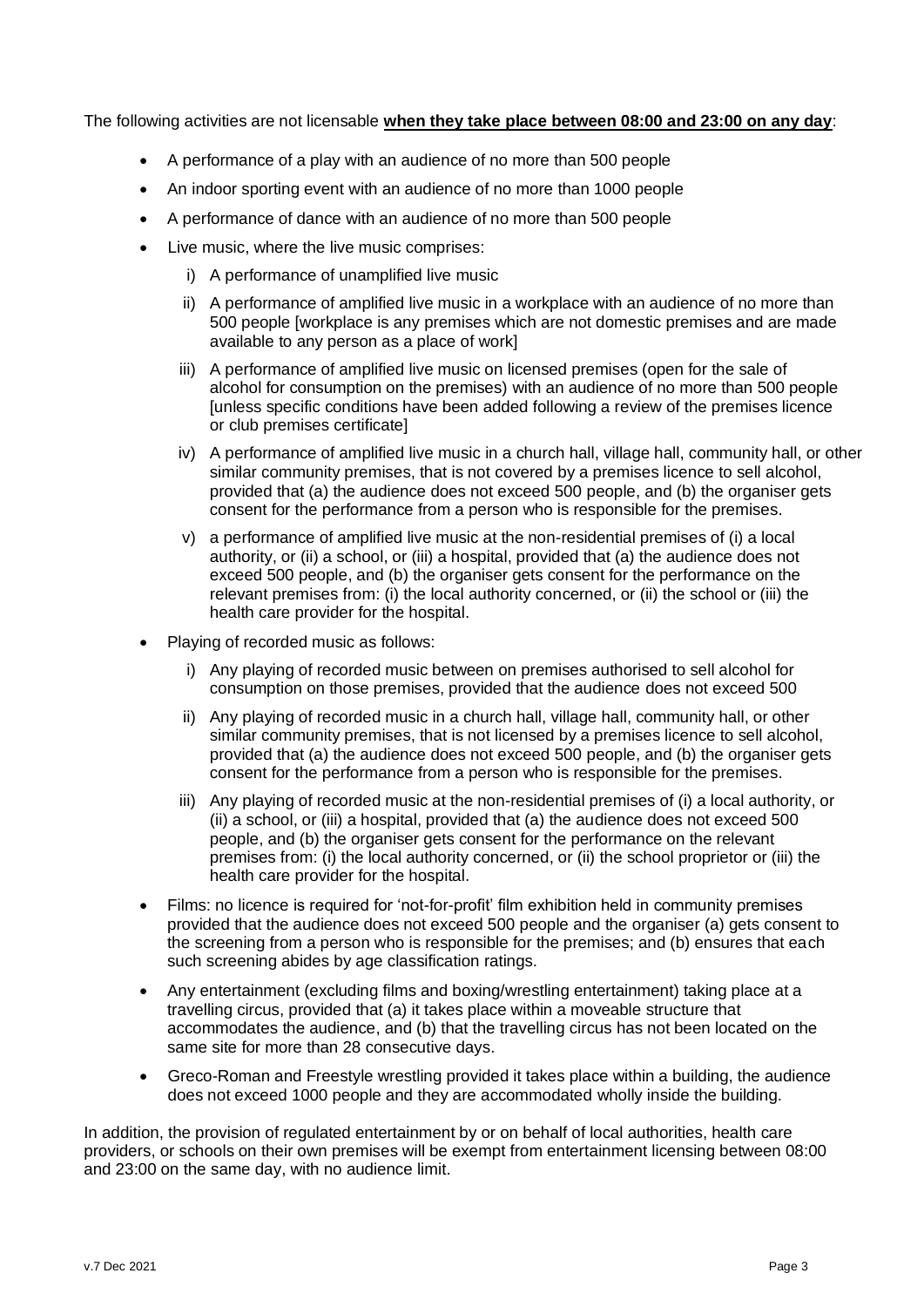# <span id="page-3-0"></span>**The Licensing Objectives**

The role of the councils and licence holders is to promote the licensing objectives:

- The prevention of crime and disorder
- Public safety
- The prevention of public nuisance, and
- The protection of children from harm.

### <span id="page-3-1"></span>**What types of licence are available?**

Premises licences, club premises certificates and temporary event notices can authorise licensable activities at any premises, which can include open spaces and temporary structures as well as buildings or parts of buildings. Premises licences which authorise the sale of alcohol also require a 'Designated Premises Supervisor' who must hold a personal licence.

#### <span id="page-3-2"></span>**Premises Licences**

A premises licence application can be made by an individual, several individuals, a company or organisation, or other prescribed persons such as individuals acting as representatives for a company or individual. A 'premises' means any place and can include a defined area, a building, part of building, a vessel, vehicle or temporary structure.

The application for a premises licence is usually made by the owner of the business or the committee or organisation responsible for the building. If the premises are leased, the freeholder has a right to inform the licensing authority of their interest in the premises and register to be notified of any applications and other matters that may affect the licence.

Premises licences which authorise the sale of alcohol also require a Designated Premises Supervisor ('DPS') to be nominated who must hold a personal licence, unless they are a community premises and have successfully applied for the condition that there must be a DPS to be removed from their licence.

# <span id="page-3-3"></span>**Club Premises Certificates**

A 'qualifying club' can apply for a club premises certificate for any premises occupied and used regularly for club purposes. There are general conditions the club must satisfy, including the following:

- The club is established and conducted in good faith
- The club has at least 25 members
- A person may not be given membership or access to membership privileges without an interval of at least two days from their membership application/nomination and membership being granted
- Alcohol is only supplied to members on the premises by or on behalf of the club
- Alcohol purchases and supplies for the club may only be carried out by members of the club who are over 18 years of age and are elected to do so by the members
- No person at the expense of the club receives any commission, percentage or other similar payment in regard to the purchase of alcohol by the club and there are no arrangements for anyone to receive a financial benefit from supplying alcohol, apart from any benefit to the club or to any person indirectly from the supply giving a gain from running the club

A qualifying club applying for a club premises certificate does not need a personal licence holder identified as a DPS as there is no sale of alcohol by retail taking place. Alcohol may be bought for the club by the members and the money being passed across the bar is to maintain equity between members. The club should ensure there is a clear policy within the club rule book in respect of guests. Clubs should carefully consider whether they should apply for a club premises certificate and/or a premises licence.

As committee members in clubs change from time to time please ensure that the Licensing Team are notified of any changes, in particular changes to the role of Chairman, Secretary or Treasurer.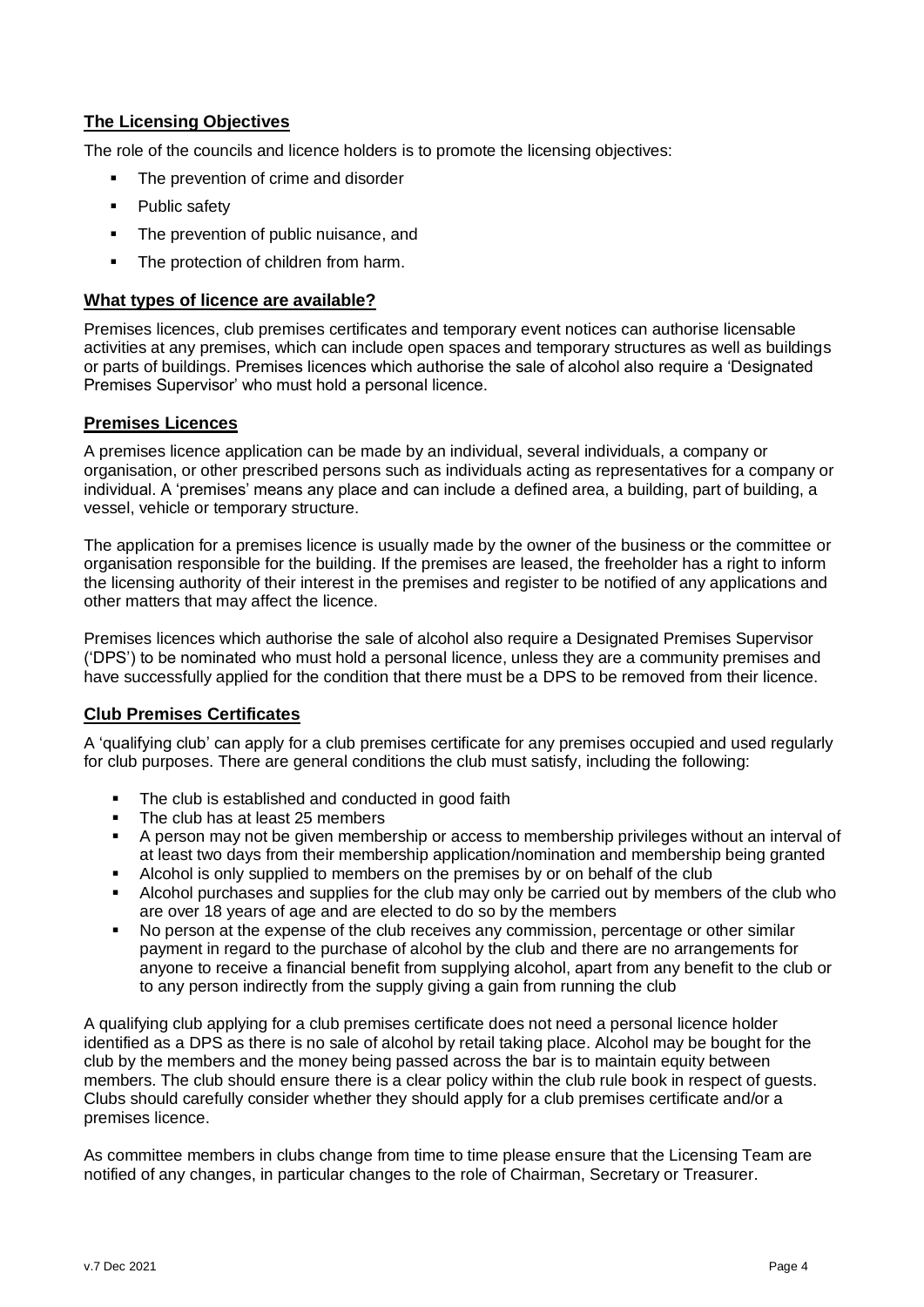## <span id="page-4-0"></span>**Temporary Event Notices**

Temporary Event Notices (TENs) may be given in respect of licensable activities at unlicensed premises, or at premises which already have a premises licence or club premises certificate to cover licensable activities not permitted by the existing authorisation and/or remove existing premises licence conditions.

A temporary event notice may only be given by an individual and not by an organisation, club or business. The individual giving the notice is the 'premises user'. 'Premises' means any place and can include, for example, a recreation ground or park. For outdoor events in particular, a clear description of the area where licensable activities will be carried on should be provided. The premises user is required to give details of the nature of the event, for example a wedding with a pay bar and disco, or the sale of alcohol at a farmers' market. Details of the times during which the premises user intends to carry out licensable activities must also be provided.

There are prescribed limits on TENs including the number of TENs per premises per calendar year (15), the maximum total duration of the periods authorised by TENs in relation to individual premises (21 days per calendar year), the maximum length of time a TEN may have effect (168 hours or 7 days) and the maximum number of people attending at any one time (499 persons which includes staff, organisers, stewards and performers). There has to be a gap of at least 24 hours in between TENs at the same premises.

For the calendar years 2022 and 2023, the number of TENs that a premises user will be able to give in respect of a premises is being increased from 15 to 20 and the maximum number of days on which temporary events may be held at such premises is increased from 21 to 26.

#### **How do I submit a temporary event notice?**

TENs can be submitted electronically, including online payment, using the link on the councils' websites. If a temporary event notice is submitted electronically, the council will send the TEN to Thames Valley Police and Environmental Protection on behalf of the premises user.

Alternatively, a TEN form is also available to download and print from the same link. The premises user should submit one copy of the notice and the fee  $(E21)$  to the Licensing Team at the address on the front cover of this document, a copy to Environmental Protection at the same address and a copy to Licensing, Thames Valley Police Headquarters (South), Kidlington, OX5 2NX. If the TEN is not submitted to Licensing, EP and the Police then it will be deemed invalid until it has been properly served.

Where the premises is situated in two council areas, TENs must be submitted to each of the licensing authorities identified, together with the appropriate fee, and copies served on both Environmental Protection teams and police forces.

**Standard TENs** must be served on all 3 authorities at least 10 clear working days before the event (this the date of the event). **Late TENs** must be served on all 3 authorities between 5 and 9 clear working days before the event (this does not include the date of the event). Any TEN given less than 5 clear working days before the date of the event will be void and the activities to which it relates will not be authorised.

Where the TEN is in order, the relevant fee paid and the event falls within the prescribed limits, the council will record the notice and send an acknowledgement letter to the premises user.

The Police and EP have a period of three working days from when the notice was given to the authority to object to it on the basis of any of the four licensing objectives.

If an objection is received to a standard TEN, the premises user will be contacted to discuss options, including modification of the TEN, imposition of existing licence conditions if the TEN is for an event at a licensed premises or a Panel hearing to consider the objection notice. If an objection is received to a late TEN, the event will be immediately vetoed. There is no provision for a hearing nor is there a facility to appeal against the decision. There is also no refund of the £21 fee if the TEN is refused or withdrawn.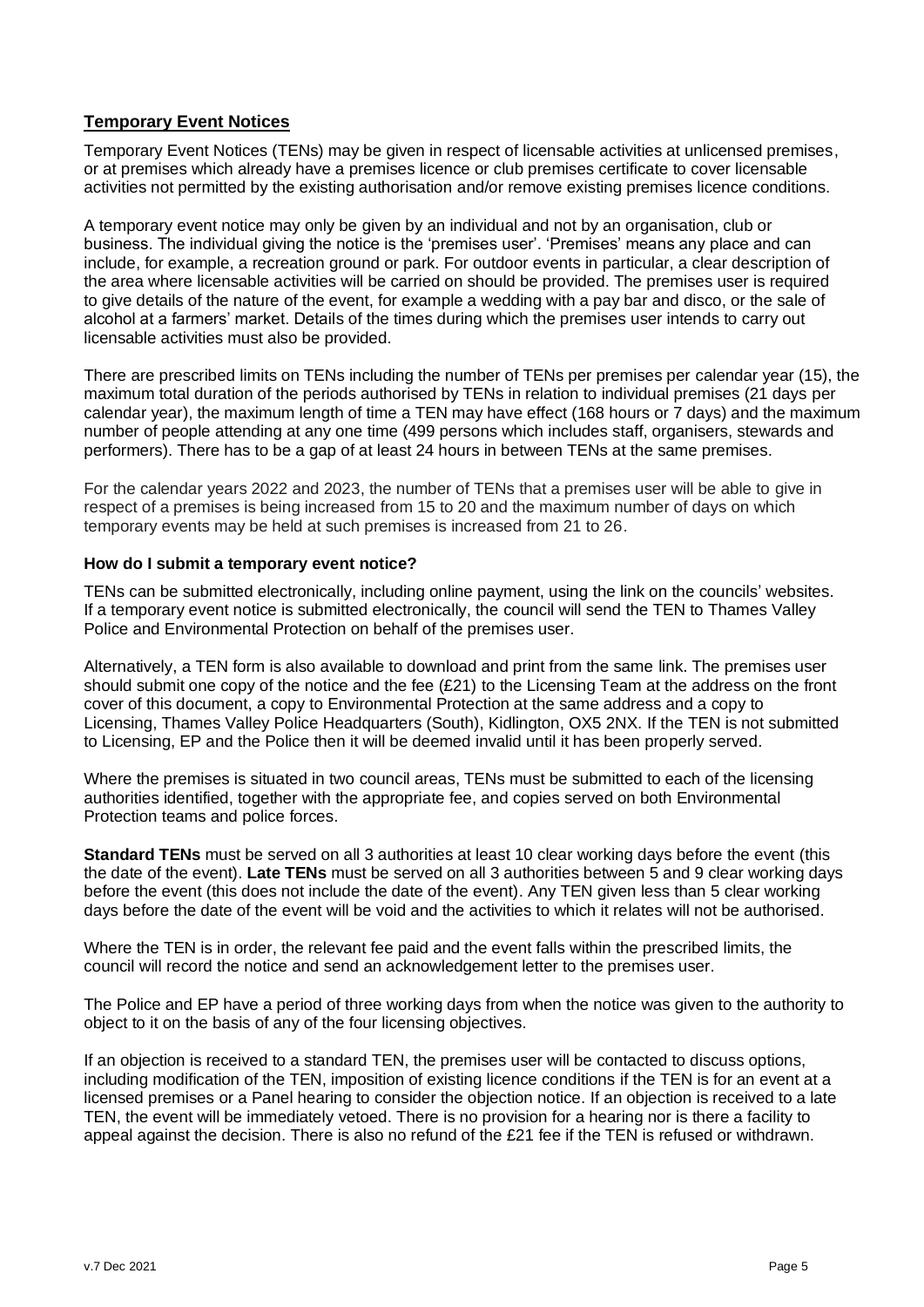### <span id="page-5-0"></span>**Provisional Statements**

An individual or business who has an interest in a premises or who is considering purchasing a premises and want to be sure that they would be able to obtain a premises licence before they spend large sums of money may choose to apply for a provisional statement. The application process for a provisional statement is the same as for a premises licence and under normal circumstances, a premises licence application will eventually follow on from the grant of a provisional statement; if the applicant intends to go ahead with the proposal. As all relevant parties will have the opportunity to make representations on an application for a provisional statement, they will normally be restricted from making representations when an application is eventually made for a premises licence.

#### <span id="page-5-1"></span>**Personal Licences**

A personal licence permits an individual to authorise the sale of alcohol from a premises that is suitably licensed for the purposes of selling alcohol by retail. A personal licence holder may give consent to become a designated premises supervisor ('DPS') for a licensed premises where the activity of sale of alcohol is authorised.

Personal licences are not required in qualifying club situations, and for premises licences which do not authorise the sale of alcohol. Applications must be made to the authority in the area in which the applicant normally resides, and the licence holder should notify the original licensing authority of any changes of name or address. From 1 April 2015 it is no longer necessary to renew a personal licence. Any licences with an expiry date after 1 April 2015, or that bear no expiry date, shall remain valid indefinitely.

Applicants must be over the age of 18, and must prove that they have sufficient knowledge of licensing law and the social consequences of the sale of alcohol by providing a licensing qualification. Details of appropriate qualifications can be found on the application form.

Applicants must submit the following in order for the application to be deemed as valid:

- Application form
- Original licensing qualification certificate
- Fee of £37
- Two passport photographs
- A criminal conviction certificate/criminal record certificate or the results of a subject access search of the police national computer by the National Intelligence Service – this document must be dated within the last month.
- A completed disclosure of criminal convictions and declaration form (available on the councils' website)

NB One of the passport photographs should be endorsed as a true likeness of the applicant by a solicitor or notary, a person of standing in the community or any individual with a professional qualification, worded as follows: 'I confirm that this is a true likeness of (name of applicant)'. It should be followed by signature, printed name and date of signing.

Basic criminal record checks can be obtained from the Disclosure and Barring Service. For further details see [www.gov.uk/request-copy-criminal-record](https://www.gov.uk/request-copy-criminal-record)

Providing that the applicant has not had any relevant convictions as detailed in Schedule 4 of the Licensing Act 2003 [\(www.legislation.gov.uk/ukpga/2003/17/schedule/4\)](http://www.legislation.gov.uk/ukpga/2003/17/schedule/4), and has not, at any point, had to pay an immigration penalty, there are unlikely to be any problems with the grant of a personal licence.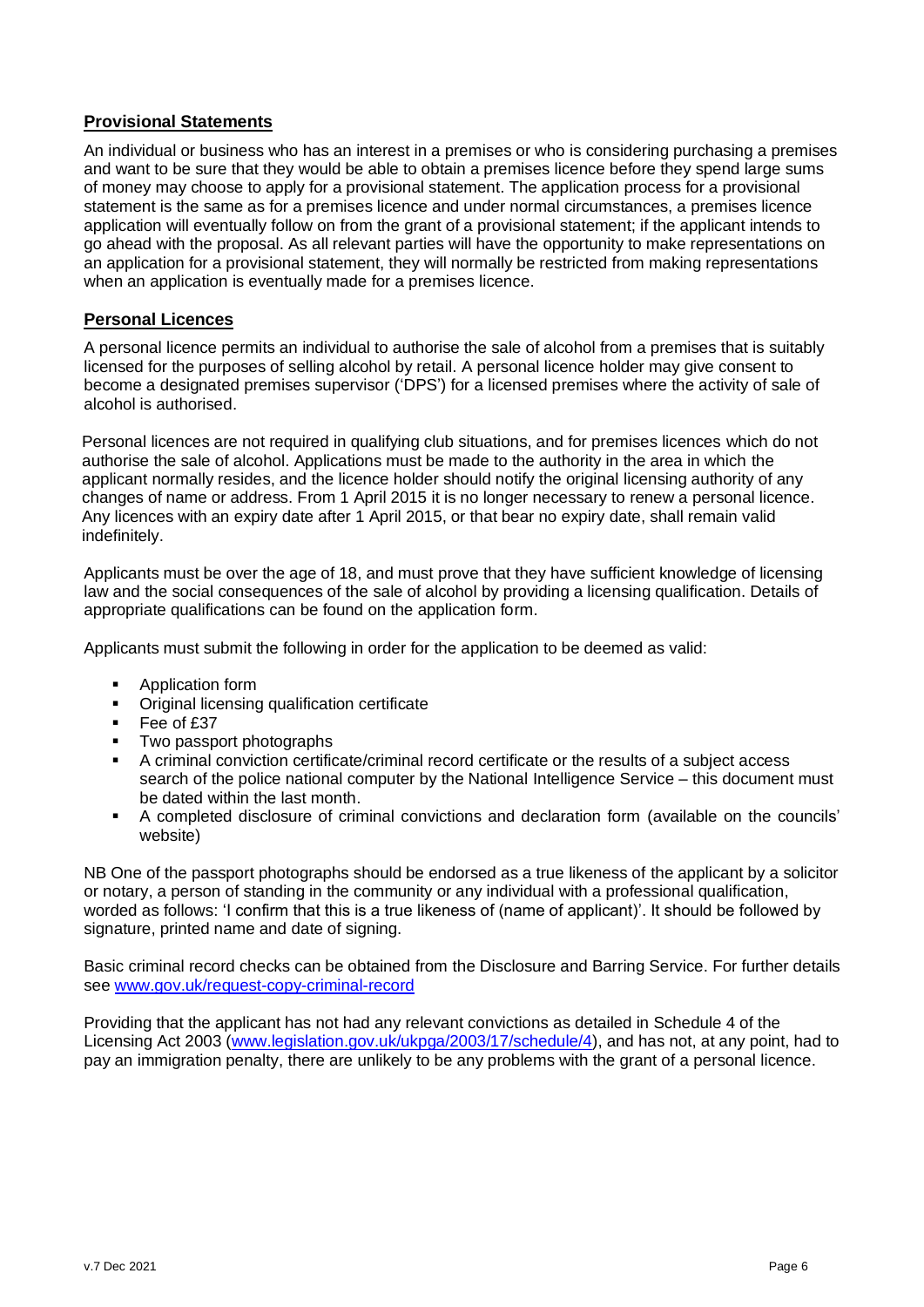## <span id="page-6-0"></span>**How to apply for a Premises Licence or Club Premises Certificate**

For new premises licence or club premises certificate, or variation applications, we suggest you contact the Licensing Team, ideally by email (see the front of this document) for advice on the options available to you. The team can also provide application forms in Word format, details of fees, and guidance on how to apply. The team can also carry out consultation with the responsible authorities on draft applications and provide guidance on matters which should be considered prior to submission of the full application.

Towards the end of each application form there is a section confirming the items that are required to be submitted with each application. Please ensure everything is included with your application otherwise it will be deemed invalid.

We would recommend that you submit the application form by email. If you post the application form, we recommend you send it by recorded delivery.

#### <span id="page-6-1"></span>**Operating Schedule**

Within the application for a new premises licence or club premises certificate, the applicant must submit an 'operating schedule' which should outline what activities are proposed, when the activities will take place, how the activities will be managed and the opening hours of the premises.

One of the most critical parts of the operating schedule is the section where the applicant describes the steps they intend to take to promote the four licensing objectives. The relevant council's Statement of Licensing Policy should be used as a guide to the matters that are expected to be addressed in the operating schedule for each licensing objective. It is accepted that the proposed steps will be dependent on the individual style and characteristics of the premises and/or activities to be held. The applicant should carefully consider what they include in this section as the steps may become a condition of the licence or certificate. Applicants may choose to volunteer conditions from the pool of model conditions found towards the end of this document as the steps they will take to promote the licensing objectives.

#### <span id="page-6-2"></span>**Changes to Licences**

There are certain circumstances that will require the licence holder to make an application to change their licence, for example the following:

- Variation of a premises licence or club premises certificate
- Minor variation of a premises licence or club premises certificate
- Variation of designated premises supervisor
- Transfer of a premises licence<br>■ Request to be removed as des
- Request to be removed as designated premises supervisor
- Notification of change of name or address

<span id="page-6-3"></span>Application forms are available on the councils' websites.

#### **Minor Variations**

The test for whether a proposed variation is 'minor' is whether it could impact adversely on any of the four licensing objectives. It is suggested this process be used for changes such as:

- small changes to the structure or layout of a premises;
- small changes to licensing hours (but see below on changes that relate to the sale or supply of alcohol);
- revisions, removals and additions of conditions (this could include the removal or amendment of out of date, irrelevant or unenforceable conditions, or the addition of volunteered conditions).

The minor variations process cannot be used to:

- add the sale or supply of alcohol as a licensed activity
- extend licensing hours for the sale or supply of alcohol at any time between 23:00 and 07:00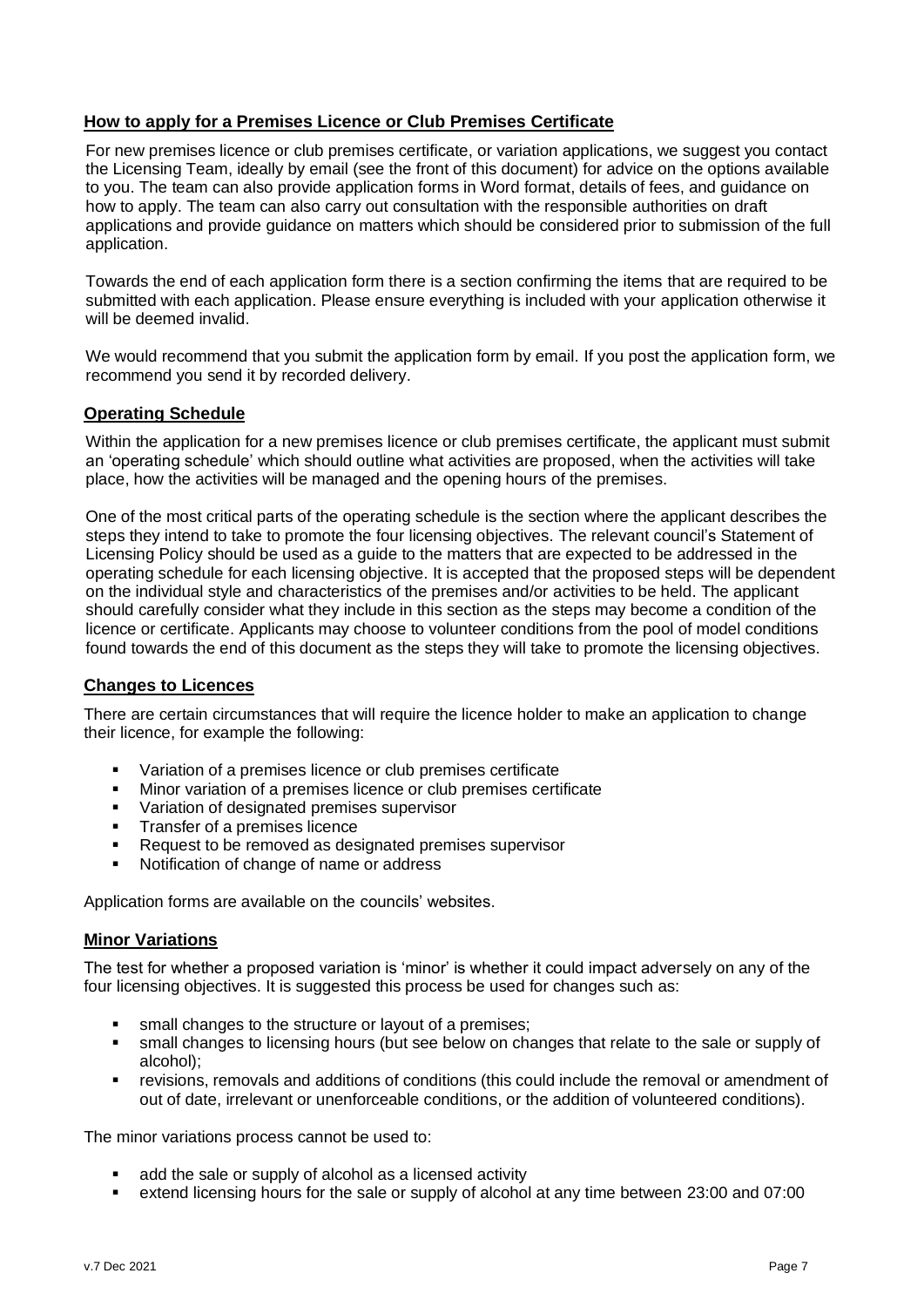- increase the amount of time on any day during which alcohol may be sold or supplied
- extend the period for which a premises licence or club premises certificate has effect
- **·** transfer a premises licence or club premises certificate from one premises to another, or vary substantially the premises to which it relates
- specify an individual as DPS on a premises licence (there is a separate process for this), or
- disapply the mandatory conditions relating to the requirement for a DPS at a community premises (there is a separate process by which a community premises can apply for this).

If you wish to make a change to your licence which is not appropriate for the minor variations process, you will need to make a full application to vary the premises licence.

## <span id="page-7-0"></span>**Plans**

The plan of the premises shall be of 1:100 scale (unless otherwise agreed with the Licensing Team) and should include the following details to ensure the Fire Authority can assess the fire precautionary measures:

- The location and extent of the boundary of the building, if relevant, and any external and internal walls which comprise the premises, or in which the premises is comprised;
- The size of the licensed area (in square metres)
- The location of exits and escape routes from the premises, showing clear exit widths of doors. passageways, staircases
- The locations in the premises to be used for licensable activity and in the case of an application where the premises is to be used for more than one licensable activity, the location for each activity;
- In a case where the application relates to the sale or supply of alcohol, the location or locations on the premises which is or are to be used for the consumption of alcohol;
- Fixed structures (including furniture) or similar objects temporarily in a fixed location (but not furniture) which may impact on the ability of individuals on the premises to use exits or escape routes without impediment;
- **■** In a case where the premises includes a stage or raised area, the location and height of each stage or area relative to the floor;
- The location and type of any fire safety and other safety equipment; including fire exit signage, fire detectors, fire alarm call points and indicator panel
- The location of a kitchen, if any on the premises.
- Area covered by escape lighting.
- Key to plan symbols used (a copy of the key to plan symbols as used, and preferred, by the Fire Authority is available from the Fire Authority on request).

Standards required in respect of fire safety matters, where relevant to the application:

- 1) Doors, partitions and glazing required to be fire resisting are to be in accordance with BS 476, as amended.
- 2) Fire resisting doors required to resist the passage of smoke at ambient temperature conditions should, unless tested in accordance with BS 476, Section 31.1, be fitted with a smoke seal.
- 3) The fire alarm system is to comply with BS 5839, Part 1. The attention of the Design/Installing Engineer should be drawn to paragraph 4.3 (consultation and records) of BS 5839, Part 1, which requires consultation with the Fire Authority.
- 4) The emergency lighting installation is to comply with BS 5266, Part 1. The attention of the Design/Installing Engineer should be drawn to paragraph 3.1 (consultation and records) of BS 5266, Part 1, which require consultation with the Fire Authority.
- 5) Fire safety related signs and notices are to conform to current British Standards.
- 6) Illuminated "EXIT" signs are to conform to BS 5499, Parts 1 & 3.
- 7) Fire fighting equipment is to comply with BS EN3 1-6, BS 7863, BS 7867 and BS 5306.
- 8) Upholstered seating furniture must satisfy, as a minimum standard, ignition source 0 (cigarette test) and Crib Ignition source 5 as specified in BS 5852,
- 9) Curtains and other textile hangings must be inherently flame retardant or be treated with a durable flame retardant. They must be capable of complying with the "Type B" performance requirements of BS 5867, Part 2 – "Specification for Fabrics for Curtains and Drapes – Flammability Requirements".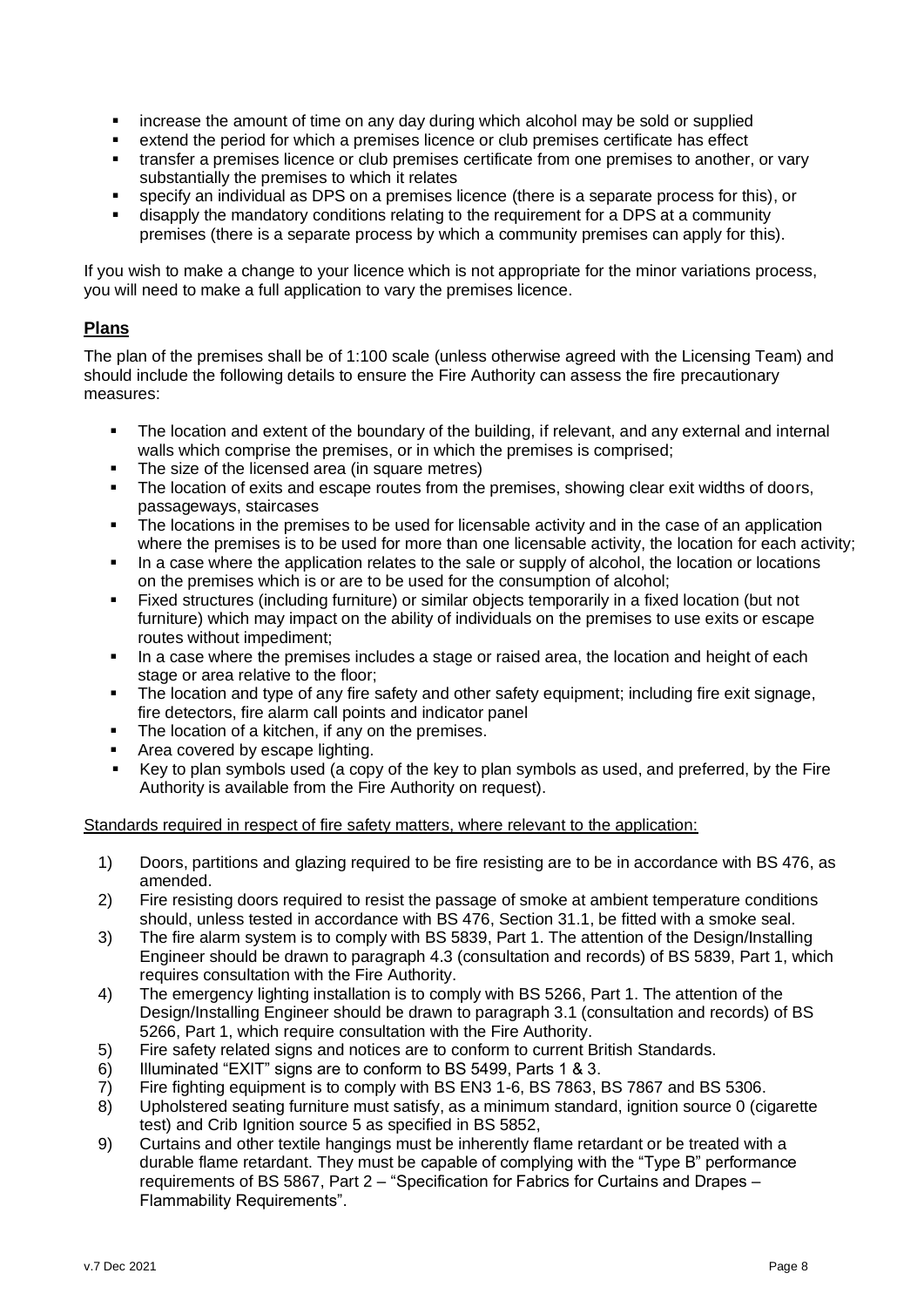- 10) Artificial foliage and other decorative effects are to be fire retardant to the satisfaction of the Fire Authority.
- 11) Linings and surface finishes of walls and ceilings should have a surface spread of flame rating as defined in the current Building Regulations.
- 12) Certificates of Installation Test will be required in respect of items numbered 3, 4, 6, 8 and 9 above and may be required for item 2.

Note: Any reference to a British Standard (BS) should be taken to include the equivalent European Standard if relevant. The most recent revisions of these standards apply.

For advice on fire risk assessments, please see [www.oxfordshire.gov.uk/business/advice](https://www.oxfordshire.gov.uk/business/advice-businesses/business-fire-safety/fire-risk-assessment)[businesses/business-fire-safety/fire-risk-assessment.](https://www.oxfordshire.gov.uk/business/advice-businesses/business-fire-safety/fire-risk-assessment)

#### <span id="page-8-0"></span>**Serving the application on responsible authorities**

**For new premises licence and club premises certificate applications, and provisional statements**, the Licensing team should be sent one copy of the application form with the plan and fee to the address on the front cover of this document. Copies of the form and plan should also be sent to the responsible authorities as per the relevant table below. If the application is served electronically, the licensing authority will circulate it to the responsible authorities. If the application is served in hard copy, the responsibility for this falls to the applicant.

**For variation applications**, other than minor variations, the form and original licence should be sent to the Licensing Team with the fee and copied to all responsible authorities. The plan should be included if the variation relates to the plan of the premises.

**For minor variations**, the form and original licence should be sent to the Licensing Team with the fee. The plan should be included if the variation relates to the plan of the premises.

In addition, **applications for transfer of premises licences, variations of DPS and interim authority notices** must be copied to Thames Valley Police at the below address.

# **South Oxfordshire District Council - Responsible Authorities**

| Licensing Team<br>South Oxfordshire District Council<br>135 Eastern Avenue<br>Milton Park<br>Abingdon<br><b>OX14 4SB</b>                                                                | <b>Licensing Officer</b><br><b>Thames Valley Police</b><br>Headquarters (South)<br><b>KIDLINGTON</b><br>OX5 2NX                                               |
|-----------------------------------------------------------------------------------------------------------------------------------------------------------------------------------------|---------------------------------------------------------------------------------------------------------------------------------------------------------------|
| Email: licensing@southoxon.gov.uk                                                                                                                                                       | Email: licensing@thamesvalley.pnn.police.uk                                                                                                                   |
| <b>Environmental Protection Team</b><br>South Oxfordshire District Council<br>135 Eastern Avenue<br>Milton Park<br>Abingdon<br><b>OX14 4SB</b><br>Email: env.health@southandvale.gov.uk | Planning<br>South Oxfordshire District Council<br>135 Eastern Avenue<br><b>Milton Park</b><br>Abingdon<br><b>OX14 4SB</b><br>Email: planning@southoxon.gov.uk |
| Oxfordshire Fire & Rescue Service HQ<br><b>Sterling Road</b><br>Kidlington<br>OX5 2DU                                                                                                   | Oxfordshire Safeguarding Children Board<br><b>Oxfordshire County Council</b><br>County Hall - 3rd Floor<br>Oxford<br>OX1 1ND                                  |
| Email: fire.service@oxfordshire.gov.uk                                                                                                                                                  | Email: oscb@oxfordshire.gov.uk                                                                                                                                |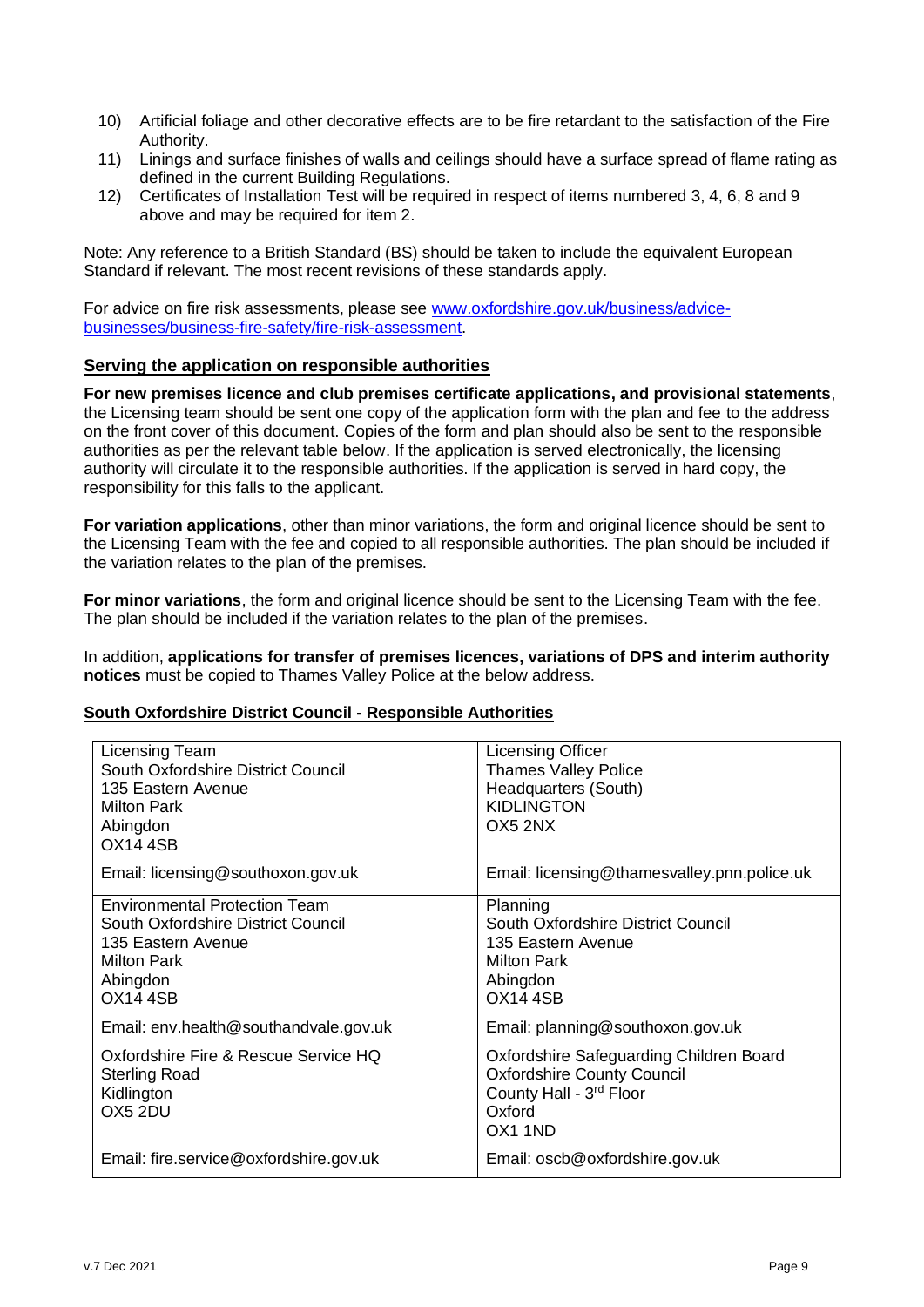| <b>Merlyn Mistry</b><br>Director of Public Health<br><b>Oxfordshire County Council</b><br><b>County Hall</b><br>Oxford<br>OX1 1ND              | <b>Oxfordshire Trading Standards Service</b><br><b>Graham Hill House</b><br>Electric Avenue<br>Ferry Hinksey Road<br>Oxford<br>OX2 0BY |
|------------------------------------------------------------------------------------------------------------------------------------------------|----------------------------------------------------------------------------------------------------------------------------------------|
| Email: publichealthlicensing@oxfordshire.gov.uk                                                                                                | Email: trading.standards@oxfordshire.gov.uk                                                                                            |
| Home Office<br>Alcohol Licensing Team<br><b>Lunar House</b><br>40 Wellesley Road<br>Croydon<br>CR9 2BY<br>Email: alcohol@homeoffice.gsi.gov.uk |                                                                                                                                        |
| And either:                                                                                                                                    | or:                                                                                                                                    |
| For non-council operated premises:                                                                                                             | For council operated premises                                                                                                          |
| Food & Safety Team<br>South Oxfordshire District Council<br>135 Eastern Avenue<br><b>Milton Park</b><br>Abingdon<br><b>OX14 4SB</b>            | The Health and Safety Executive<br><b>Priestley House</b><br><b>Priestley Road</b><br>Basingstoke<br><b>RG24 7NW</b>                   |
| Email: env.health@southandvale.gov.uk                                                                                                          |                                                                                                                                        |

# **Vale of White Horse District Council - Responsible Authorities**

| Licensing Team<br>Vale of White Horse District Council<br>135 Eastern Avenue<br><b>Milton Park</b><br>Abingdon<br><b>OX14 4SB</b><br>Email: licensing.unit@whitehorsedc.gov.uk | Licensing Officer<br><b>Thames Valley Police</b><br>Headquarters (South)<br><b>KIDLINGTON</b><br>OX5 2NX<br>Email: licensing@thamesvalley.pnn.police.uk |
|--------------------------------------------------------------------------------------------------------------------------------------------------------------------------------|---------------------------------------------------------------------------------------------------------------------------------------------------------|
| <b>Environmental Protection Team</b><br>Vale of White Horse District Council<br>135 Eastern Avenue<br><b>Milton Park</b><br>Abingdon<br><b>OX14 4SB</b>                        | Planning<br>Vale of White Horse District Council<br>135 Eastern Avenue<br><b>Milton Park</b><br>Abingdon<br><b>OX14 4SB</b>                             |
| Email: env.health@southandvale.gov.uk                                                                                                                                          | Email: planning@whitehorsedc.gov.uk                                                                                                                     |
| Oxfordshire Fire & Rescue Service HQ<br><b>Sterling Road</b><br>Kidlington<br>OX5 2DU                                                                                          | Oxfordshire Safeguarding Children Board<br><b>Oxfordshire County Council</b><br>County Hall - 3rd Floor<br>Oxford<br>OX <sub>1</sub> 1ND                |
| Email: fire.service@oxfordshire.gov.uk                                                                                                                                         | Email: oscb@oxfordshire.gov.uk                                                                                                                          |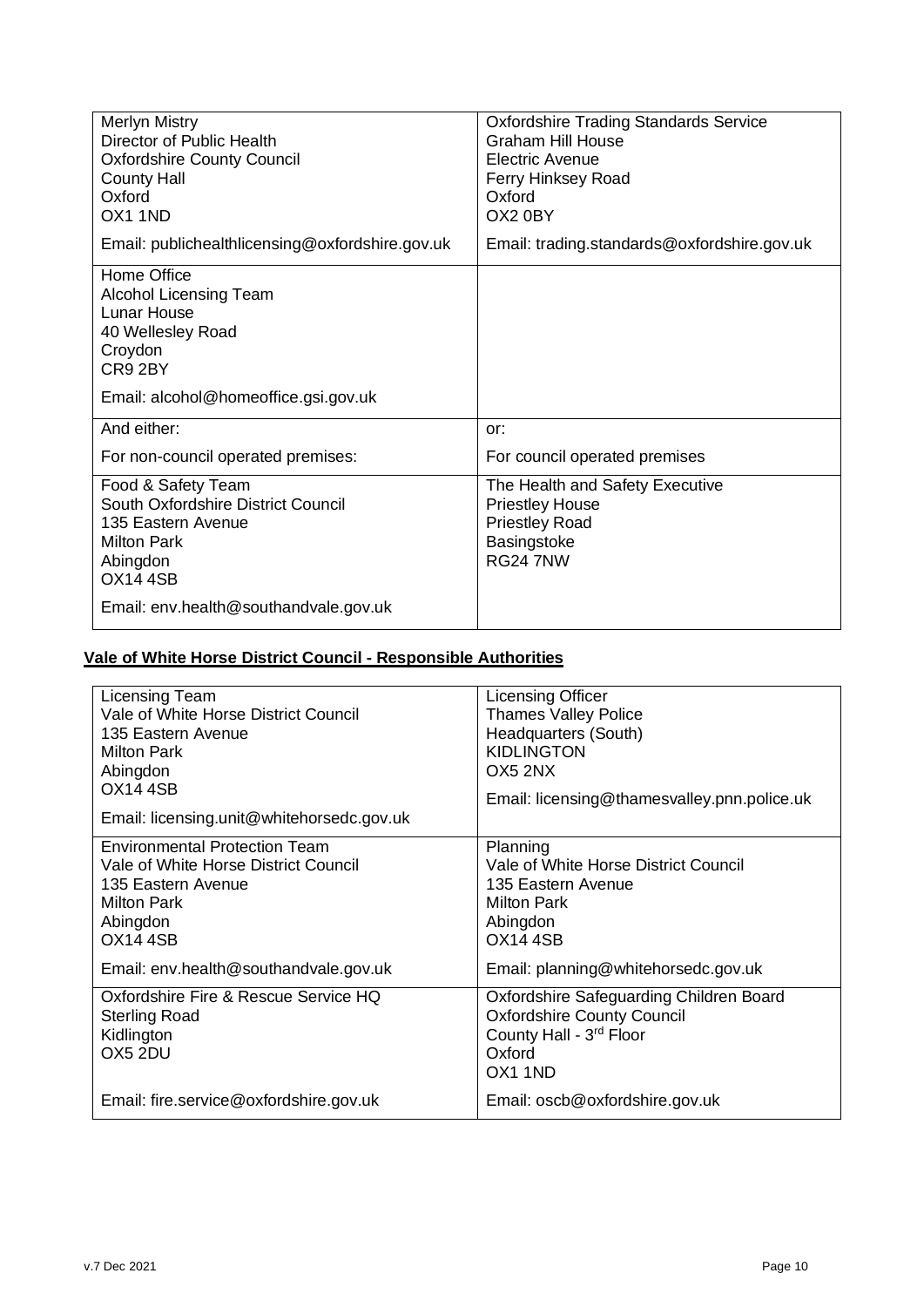| Merlyn Mistry<br>Director of Public Health<br><b>Oxfordshire County Council</b><br><b>County Hall</b><br>Oxford<br>OX1 1ND                            | <b>Oxfordshire Trading Standards Service</b><br><b>Graham Hill House</b><br>Electric Avenue<br>Ferry Hinksey Road<br>Oxford<br>OX2 0BY |
|-------------------------------------------------------------------------------------------------------------------------------------------------------|----------------------------------------------------------------------------------------------------------------------------------------|
| Email: publichealthlicensing@oxfordshire.gov.uk                                                                                                       | Email: trading.standards@oxfordshire.gov.uk                                                                                            |
| Home Office<br><b>Alcohol Licensing Team</b><br><b>Lunar House</b><br>40 Wellesley Road<br>Croydon<br>CR9 2BY<br>Email: alcohol@homeoffice.gsi.gov.uk |                                                                                                                                        |
| And either:                                                                                                                                           | or:                                                                                                                                    |
| For non-council operated premises:                                                                                                                    | For council operated premises                                                                                                          |
| Food & Safety Team<br>South Oxfordshire District Council<br>135 Eastern Avenue<br><b>Milton Park</b><br><b>OX14 4SB</b>                               | The Health and Safety Executive<br><b>Priestley House</b><br><b>Priestley Road</b><br>Basingstoke<br><b>RG24 7NW</b>                   |
| Email: env.health@southandvale.gov.uk                                                                                                                 |                                                                                                                                        |

# <span id="page-10-0"></span>**Application Fees**

Fees for all Licensing Act 2003 authorisations have been set by central government. The fees are based on the non-domestic rateable value (NDRV) of the premises. You can find the NDRV of a premises at [www.gov.uk/correct-your-business-rates.](http://www.gov.uk/correct-your-business-rates) These are divided into 5 bands:

| <b>Band</b>         |            |          |             |           |          |
|---------------------|------------|----------|-------------|-----------|----------|
| <b>Non-domestic</b> | £0 - £4300 | £4,301 - | $£33,001 -$ | £87,001 - | £125,001 |
| rateable value      |            | £33,000  | £87,000     | £125,000  | and over |

#### **New and Variation Application Fees**

Fees for new or variation applications for premises licences and club premises certificates are as below:

| Rateable value bands |      |      |      |      |      |
|----------------------|------|------|------|------|------|
| Main Application Fee | £100 | £190 | £315 | £450 | £635 |

However, the fees for new or variation applications for premises licences and club premises certificates where (a) the premises are in Band D or in Band E; and (b) the premises are used exclusively or primarily for the supply of alcohol on those premises, are as below:

| Rateable value bands |     |     |     |      |        |
|----------------------|-----|-----|-----|------|--------|
| Main Application Fee | n/a | n/a | n/a | £900 | £,1905 |

Also, new or variation applications for premises licences and club premises certificates where the capacity of the premises will exceed 5,000 are subject to additional fees. Please see Regulation 4(4) and 4(5) of the [www.legislation.gov.uk/uksi/2005/79/contents/made](https://www.legislation.gov.uk/uksi/2005/79/contents/made) for details.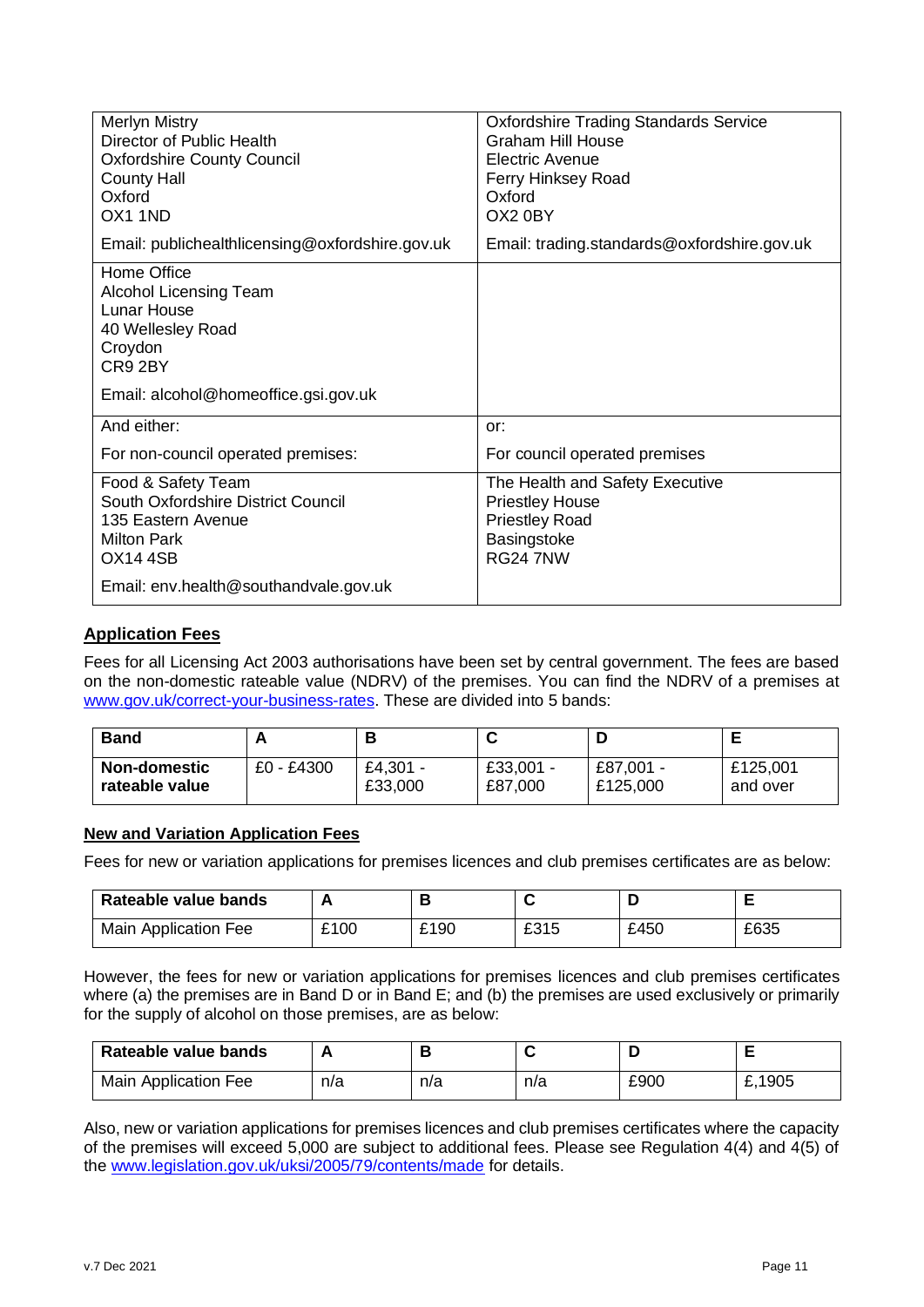Community buildings are exempt from paying an application fee, provided there is no sale of alcohol or late night refreshment. For more information, please contact the Licensing Team.

### **Other Fees**

| <b>Type of application</b>                                                        | Fee due |
|-----------------------------------------------------------------------------------|---------|
| Minor variation of premises licence or club premises certificate                  | £89     |
| Application to vary licence to specify individual as premises supervisor          | £23     |
| Application to transfer premises licence                                          | £23     |
| <b>Interim Authority Notice</b>                                                   | £23     |
| Notice of interest in any premises                                                | £21     |
| Application for copy of licence, certificate, summary or TEN due to theft or loss | £10.50  |
| Notification of change of name or address (personal or premises licence)          | £10.50  |
| Notification of change of name or alteration of club rules                        | £10.50  |
| Change of relevant registered address of club                                     | £10.50  |
| Application for a personal licence                                                | £37     |

#### <span id="page-11-0"></span>**Advertising the application**

**For new premises licence and club premises certificate applications, provisional statements and variation applications,** the applicant must advertise the application on a public notice displayed at the premises and in a local newspaper. A template for the notice is available on the councils' websites.

The public notice must be displayed prominently at the premises where it can be conveniently read from the exterior of the premises for a period of no less than 28 consecutive days starting on the day following the day the application was served on the licensing authority. In the case of a premises covering an area of more than 50 metres square, a further notice in the same form and subject to the same requirements must be placed every fifty metres along the external perimeter of the premises abutting any highway. The notice shall be:

- (a) Of a size equal or larger than A4;
- (b) Of a pale blue colour; and
- (c) Printed legibly in black ink or typed in black in font size of 16 or bigger.

The applicant must also advertise their application in a local newspaper circulating in the local area. The newspaper notice must be published during the period of 10 working days starting on the day after the day on which the application was given to the licensing authority.

Both the newspaper notice and the public notice must contain the following information:

- (a) The licensable activities proposed to take place at the premises;
- (b) The name of the applicant;
- (c) The postal address of the premises, or if not applicable a description of the premises concerned;
- (d) Details of where the licensing authority's register is held and where it can be inspected (at the relevant council, address as per front page of this document, during normal office hours);
- (e) The closing date for representations to be received;
- (f) A statement that all representations must be made in writing;
- (g) A statement that it is an offence knowingly or recklessly to make a false statement in connection with an application and the maximum fine for which a person is liable on summary conviction for the offence is unlimited

**Please note that the date for (e) is calculated as 28 days from the day after the day on which the application was served on the licensing authority and all responsible authorities. The Licensing Team will formally confirm this date within 2 working days of receipt of the application and we recommend you await this confirmation before placing the notice in the local newspaper.**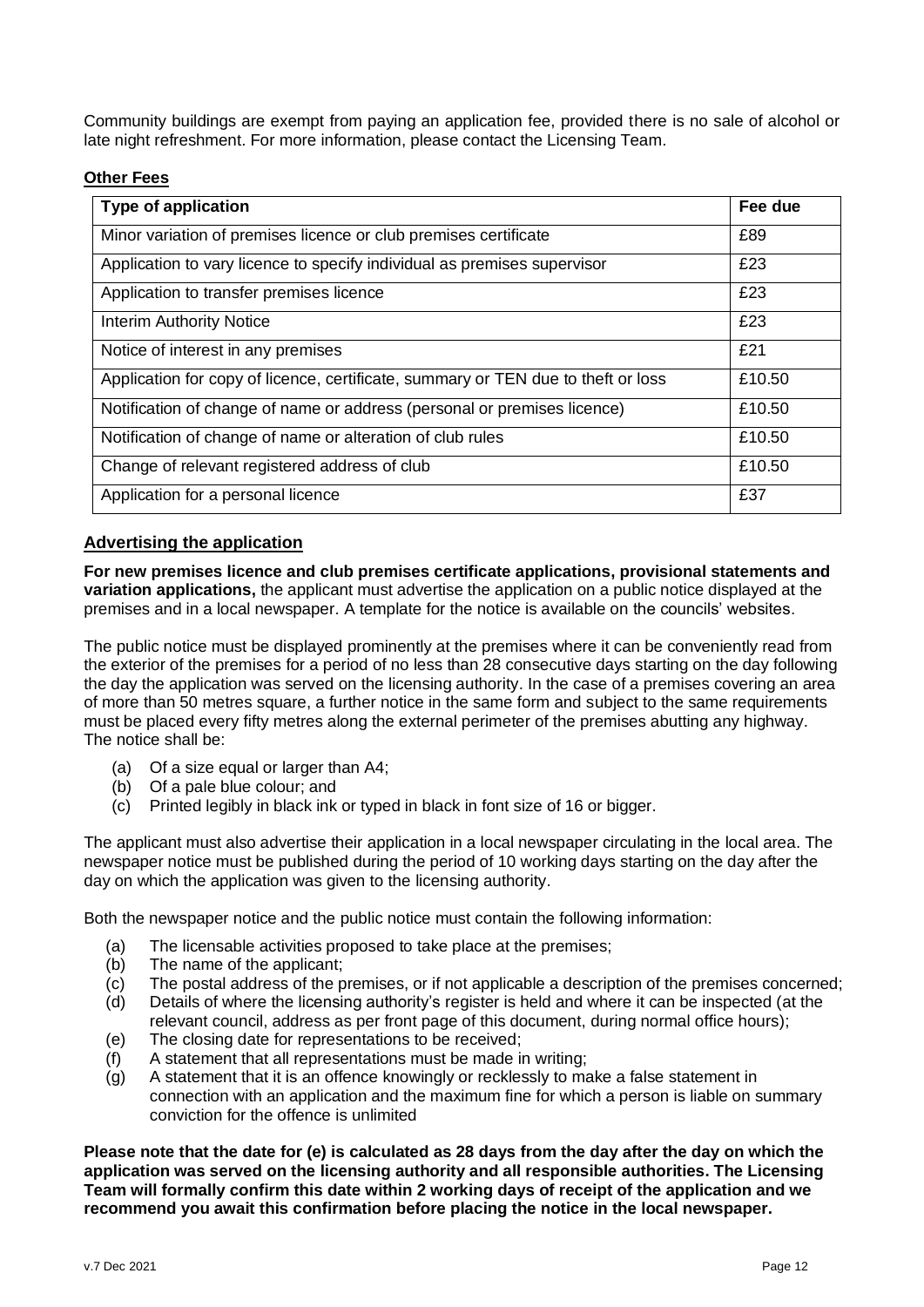**For minor variation applications,** the applicant must advertise the application on a public notice displayed at the premises. The requirements for the public notice are as above, but the notice should be on white paper and should be displayed for 10 working days rather than 28 days. The date for (e) will be 10 working days starting on the day after the day on which the application was served on the licensing authority. There is no need to place a notice in a local newspaper for minor variation applications.

#### <span id="page-12-0"></span>**What happens after the application has been submitted?**

For new and full variation applications for premises licences, club premises certificates and provisional statements, the Licensing Team will contact the responsible authorities to ensure they have received their copies of the application. The application will be deemed invalid if it has not been properly served on all responsible authorities.

Where a complete application form has been submitted with the appropriate fees and other paperwork, the appropriate notices are published and displayed as required, and no representations are received within the 28 day consultation period, the licence will be granted.

If a relevant representation is received, the licensing team will try to arrange a mediation meeting between the relevant parties to try and find a reasonable compromise. If this informal process is unsuccessful, a hearing before a Licensing Panel will be held to which all relevant parties will be invited. The sub-committee will determine the application.

For minor variation applications, the licensing authority must consider whether the variation could impact adversely on the licensing objectives. The licensing authority may take into account any representations received and advice from responsible authorities and will make a decision within 15 working days beginning on the first working day after the authority received the application. There is no right to a hearing in respect of minor variation applications.

Where a decision is made, an applicant will be informed of their rights of appeal.

#### <span id="page-12-1"></span>**Annual Fees**

If a premises licence or club premises certificate is granted, the holder of the licence or certificate is required to pay an annual fee as set out below:

| Rateable value bands |             |      |      | н    |      |
|----------------------|-------------|------|------|------|------|
| Annual<br>Fee        | rzr<br>21 U | £180 | £295 | £320 | £350 |

However, where (a) the premises are in Band D or in Band E; and (b) the premises are used exclusively or primarily for the supply of alcohol on those premises, the holder of the licence or certificate shall pay an annual fee as set out below:

| Rateable value bands |     |     |     |      |                      |
|----------------------|-----|-----|-----|------|----------------------|
| Annual<br>Fee        | n/a | n/a | n/a | £640 | 050, ا<br>$^{\circ}$ |

Also, where the capacity of the premises exceeds 5,000 the holder of the licence or certificate must pay an additional fee. Please contact the Licensing Team for details.

<span id="page-12-2"></span>Please note that a failure to pay the annual fee may result in suspension of the premises licence or club premises certificate.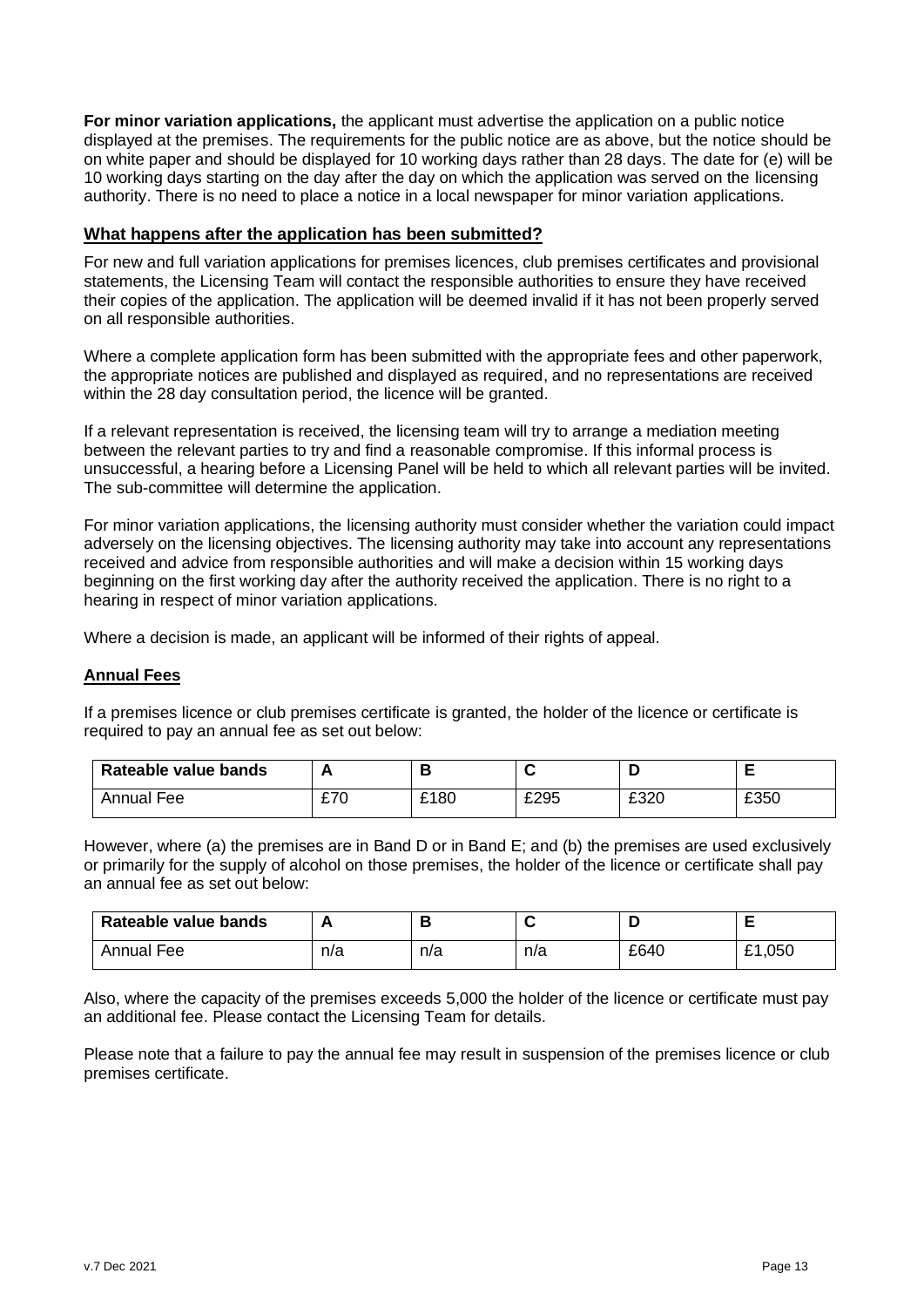# **Model Conditions**

As mentioned previously in this document, within an application for a new premises licence or club premises certificate, the applicant must submit an 'operating schedule' which should contain details of the steps they intend to take to promote the four licensing objectives. This section includes model conditions which could be used by applicants within their operating schedule.

The applicant should carefully consider what they include in this section as the steps may become a condition of the licence/certificate, and breach of conditions is an offence under the Licensing Act 2003. Conditions will not be attached where this would duplicate matters addressed within other legislation.

In addition to any mandatory conditions required by law, the licensing authority will only attach conditions that are consistent with the operating schedule and any other conditions imposed as a result of a panel hearing to determine the application. Each application for a licence will be considered on its own merit. It is recognised that proposed conditions will differ due to the individual circumstances of the premises and will depend on a range of factors, including the nature and style of the premises, its location, the activities taking place there and anticipated clientele.

#### **General – All Licensing Objectives**

- 1) For large-scale events with 500+ persons attending, a written Event Management Plan shall be submitted to the council which shall set out how the event will be managed and the precautions which have been taken to cater for all reasonably foreseeable contingencies and which will demonstrate the procedures, roles and specific responsibilities of the management team, security and associated personnel. The draft version of the plan shall be submitted at least two months prior to the commencement of the event, and the final version of the plan must be submitted at least 14 days prior to the commencement of the event.
- 2) The licence holder or their nominated representative shall engage with any appropriate local scheme for information sharing with other local businesses and police (e.g. Pubwatch).

# <span id="page-13-0"></span>**Part A - Conditions Relating to the Prevention of Crime and Disorder**

#### **Door Supervisors**

- 3) A written record shall be kept in respect of all door supervisors working at the premises containing the following information:
	- a) Name
	- b) SIA registration number:
	- c) Dates and times at which door supervisor commenced and finished duty
	- d) Details of any incident involving crime and disorder or public safety in which the door supervisor is involved, including calls to police and any action taken.

This record must be kept at the premises for a period of not less than six months and be available for inspection on request by any authorised officer of the council or Thames Valley Police.

- 4) The requirement for door supervisors to be engaged on duty shall be risk assessed. A written risk assessment shall be carried out by the licence holder, DPS or a nominated representative and produced upon request to authorised officers of the council and Thames Valley Police.
- 5) Any door supervisors working at the premises shall be clearly identifiable and wear high-visibility armbands to display their SIA badge.
- 6) There shall be a minimum of (*number*) door supervisors on duty at the premises at all times during opening hours / licensable activities / when under-18s are present on the premises (*delete as appropriate*).
- 7) There shall be a minimum of one female door supervisor on duty at the premises at all times during opening hours.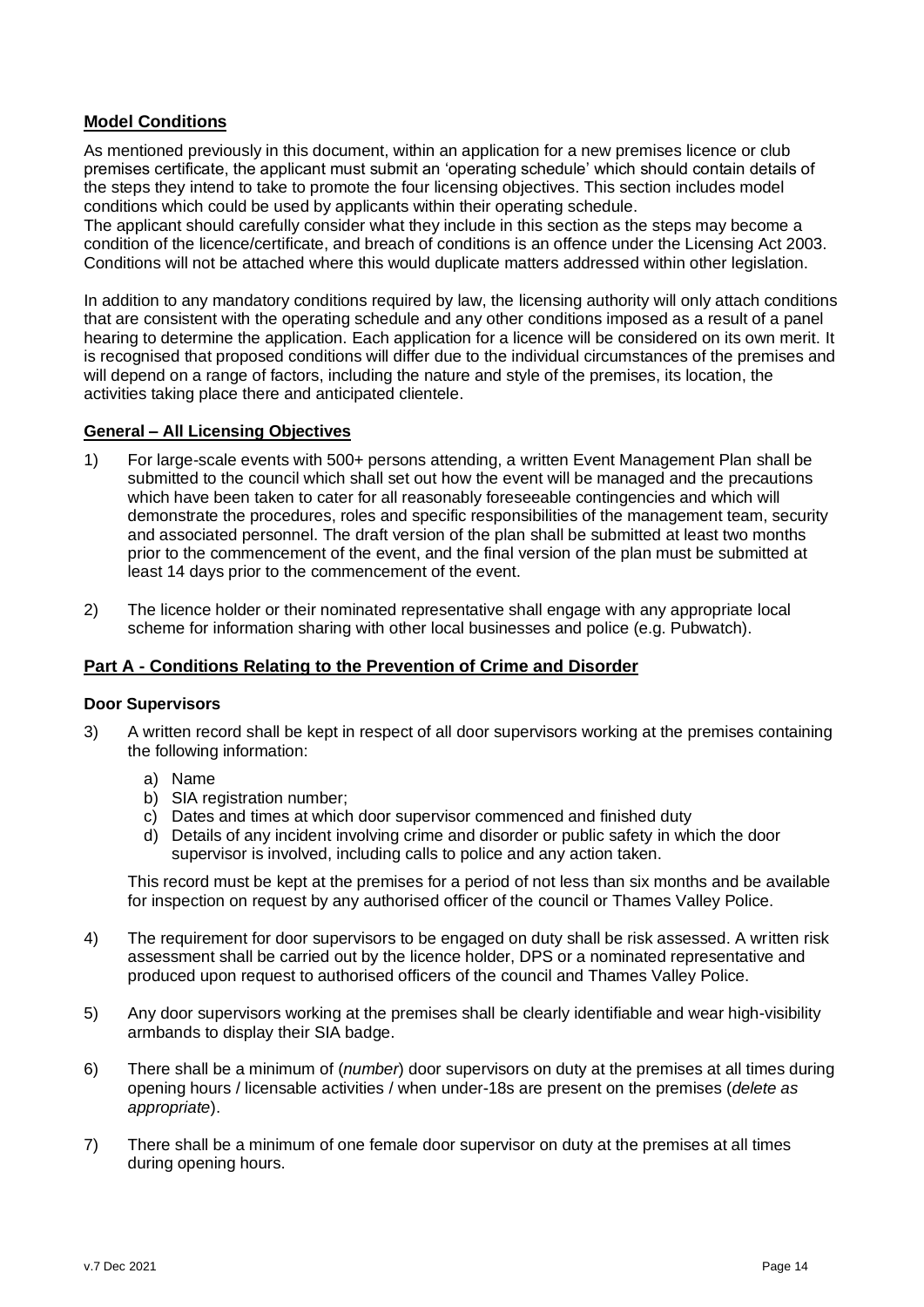#### **Illegal Drugs and Offensive Weapons**

8) The management of the premises shall devise, implement and maintain a written policy relating to the prevention of illegal drugs, offensive weapons and any other illegal products or contraband goods. This policy shall include, but not be limited to staff training, searching, confiscation, storage and disposal of seized items. The policy shall be made available upon request to an authorised officer of the council and Thames Valley Police.

#### **Glass and Containers of Alcohol**

- 9) No glassware, whether open or sealed, shall be given to customers on the premises whether at the bar or by staff service away from the bar.
- 10) No customers carrying open containers of alcohol shall be admitted to the premises at any time when the premises are open to the public.
- 11) Customers shall be prevented from taking any glasses or open bottles from the premises. Signage shall be displayed at all exits to inform customers of this requirement.
- 12) Drinking vessels shall be made of toughened glass or plastic and shall be designed not to have a sharp edge when broken.
- 13) The management of the premises shall ensure that glassware is collected every 30 minutes so as to ensure said glassware is not used as projectiles or weapons.

#### **CCTV**

- 14) A digital CCTV system shall be installed and maintained in accordance with current Home Office Guidelines relating to UK Police Requirements for Digital CCTV Systems. The system shall ensure all licensed areas of the premises (except toilet facilities) are monitored, including all entry and exit points and external areas, and should ensure frontal identification of every person entering and in any light condition. All cameras shall continually record whilst the premises are open to the public and the recordings shall be kept and available for a minimum of 31 days with accurate time and date stamping. Any breakdown or system failure will be notified to Thames Valley Police immediately and remedied as soon as practicable. A member of staff trained in data retrieval and viewing from the CCTV system shall be available at all times when the premises is open to the public. Recordings shall be made available to an authorised officer of Thames Valley Police or an authorised officer of the council together with facilities for viewing. The recordings for the preceding two days shall be made available immediately on request. Recordings outside this period shall be made available within 48 hours. Any request from Thames Valley Police, Trading Standards or the council for a copy of the CCTV recording to be made for evidential purposes must be carried out within 48 hours.
- 15) Signs shall be placed in prominent positions on the premises notifying customers that CCTV is in operation.

#### **Access, and Dispersal**

- 16) The last permitted entry time to the premises on any given night shall be one hour prior to the venue's closing time, with the exception of re-entry.
- 17) The management of the premises shall devise and implement a written policy to control the access and exit of persons to and from the premises. The policy shall include, but not be limited to ejections and dispersal. The policy shall be made available upon request to an authorised officer of the council and Thames Valley Police.
- 18) The supply of alcohol shall cease (insert) minutes prior to the closure of the premises and a winding down period with quieter music shall be implemented.
- 19) Provision will be made for customers leaving the premises to have access to local transport providers and information.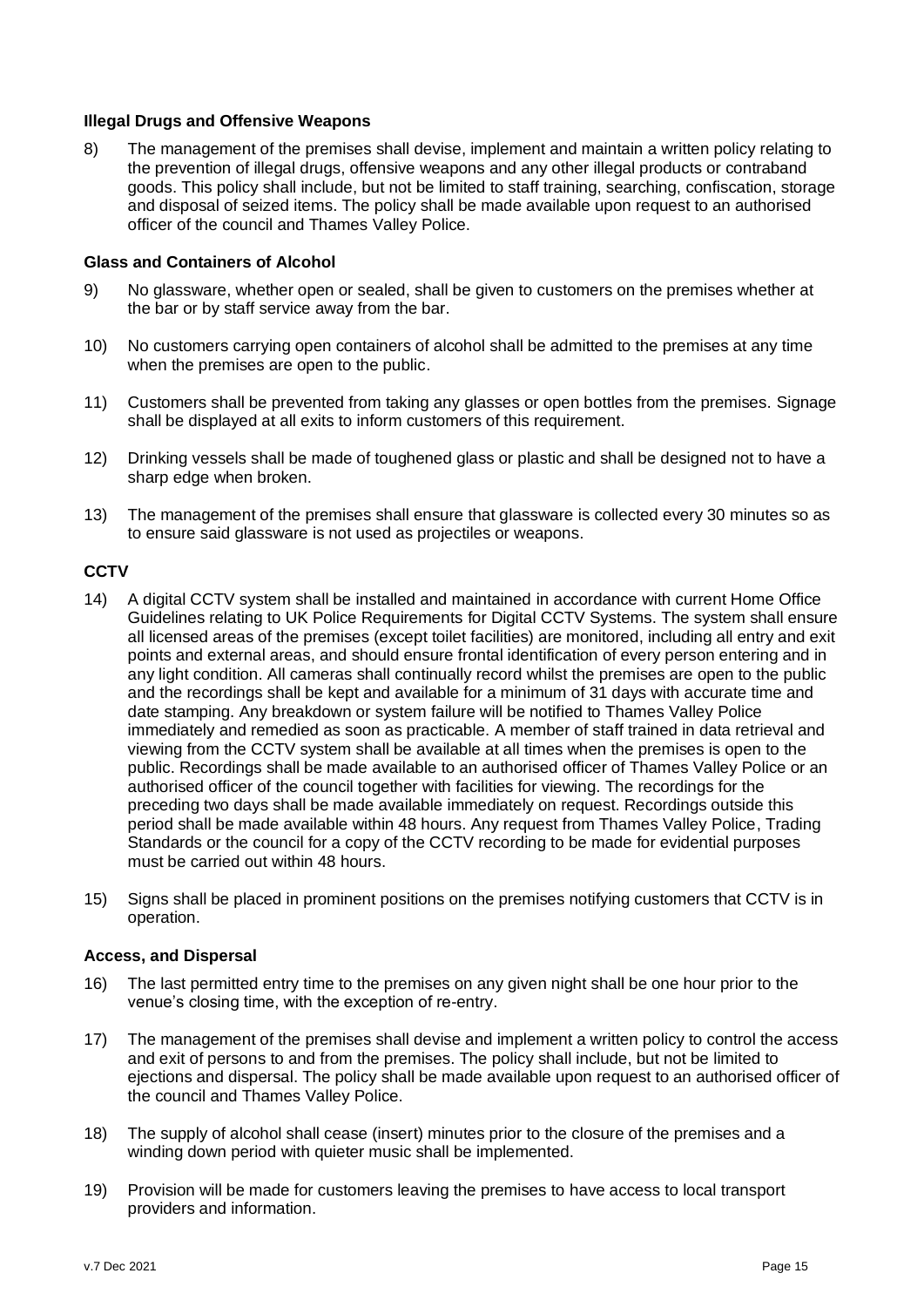#### **Staffing and Right to Work**

- 20) The management of the premises shall devise, implement and maintain a written policy for the provision of appropriately qualified and trained staff at the premises, which shall be made available upon request to an authorised officer of the council and Thames Valley Police.
- 21) The premises licence holder or nominated representative shall keep and maintain all right to work documents for all staff members at the premises and these be shall made available upon request to an authorised officer of the council and Thames Valley Police.

#### **Alcohol Sales**

- 22) No cans of beer, lager and cider above 6% ABV shall be sold on the premises at any time except for products identified as premium craft beers.
- 23) The management of the premises shall have available on the premises originals or legible copies of invoices, receipts or other records of transactions for all alcohol products purchased in the preceding three months, which shall be made available upon request to an authorised officer of the council, Trading Standards and Thames Valley Police.
- 24) All staff employed in the sale of alcohol shall be trained in respect of identifying signs of intoxication, conflict management, identifying signs of drugs use and safeguarding vulnerable persons who attend the premises. Such training sessions are to be documented and refreshed every six months. Records of training shall be kept for a minimum of one year and shall be made available upon request to an authorised officer of the council and Thames Valley Police.
- 25) In the absence of the designated premises supervisor, a personal licence holder shall be on the premises at all times when alcohol is available for sale.
- 26) There shall be at least two members of staff on duty at the premises at all times, one of whom must be a personal licence holder.
- 27) All staff responsible for alcohol sales shall be able to converse with members of the public and relevant agencies in English.
- 28) Any special promotions and events should be risk assessed including reference to the potential to cause crime and disorder. A written risk assessment shall be carried out by the licence holder, DPS or a nominated representative and produced upon request to authorised officers of the council and Thames Valley Police.

#### **Incident Log**

- 29) Any incident at the premises which impacts any of the four licensing objectives shall be recorded in a register kept at the premises and shall contain the following information:
	- a) time and date
	- b) exact location
	- c) nature of incident
	- d) name of staff members or door supervisors involved
	- e) name of any offender (where known)
	- f) action taken as a result of the incident
	- g) name of member of staff recording the incident

<span id="page-15-0"></span>This record must be retained at the premises for a period of not less than six months and be available on request by any authorised officer of the council or Thames Valley Police. The record should be signed off by the DPS or a nominated representative at least once a week.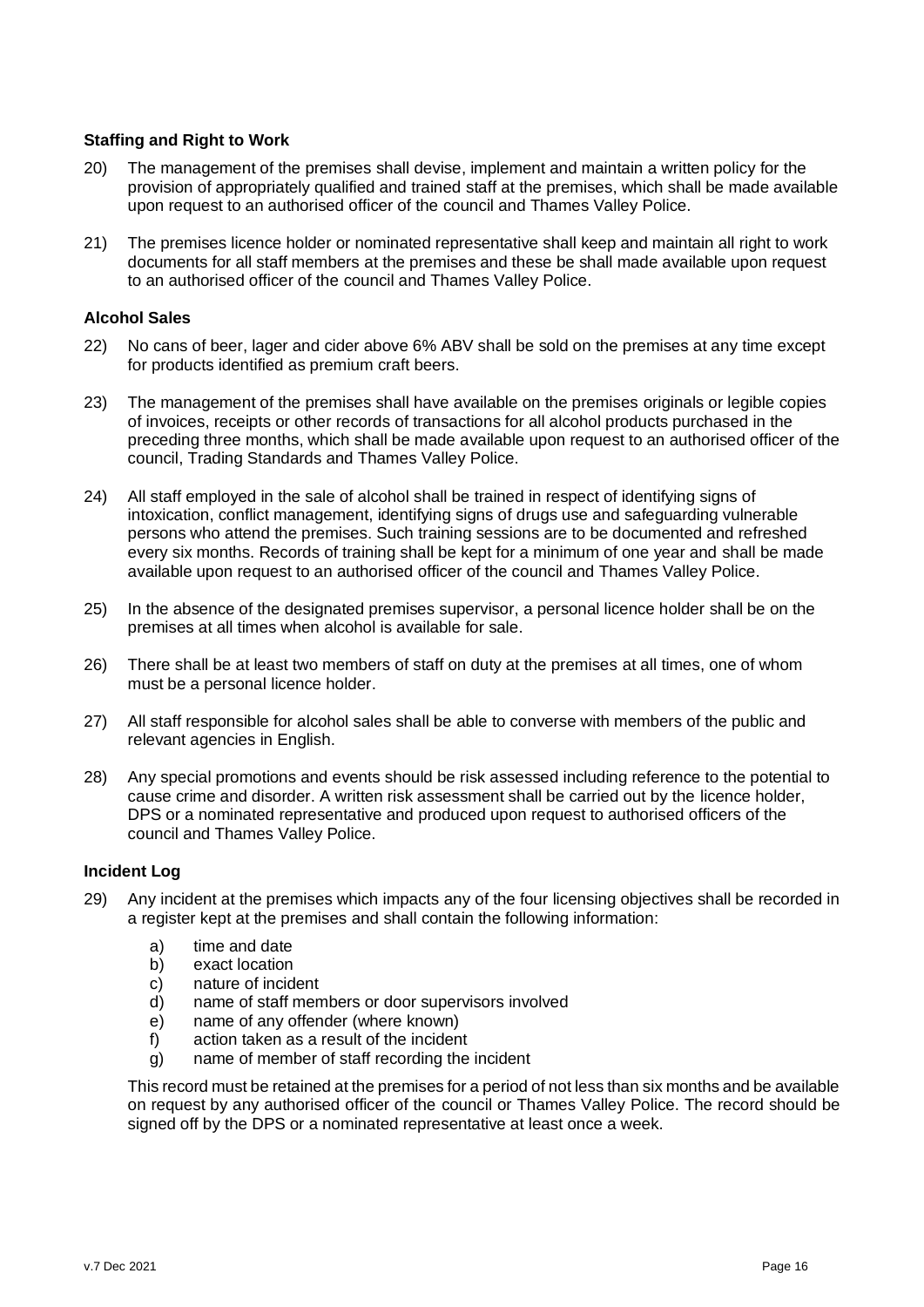# **Part B - Conditions Relating to Public Safety**

#### **Capacity**

- 1) The capacity of [*please insert areas*] shall be restricted to [*please insert numbers*].
- 2) The total number of patrons permitted on the premises shall be risk assessed. The risk assessment shall be produced to authorised officers of the council and Thames Valley Police upon request.
- 3) A suitable method of determining the number of persons on the premises at any one time shall be employed to ensure that the maximum permitted capacity is not exceeded.
- 4) A notice shall be displayed prominently at the entrance to the premises indicating the maximum number of persons permitted on the premises (or any particular part of the premises) at any one time.

#### **Means of Escape**

- 5) All exit doors shall be available at all times when the premises is open to the public without the use of a key, code, card or similar. Exit doors shall be regularly checked to ensure they function satisfactorily.
- 6) Safety checks shall be carried out before the admission of the public, and these should be recorded in a log book available on request to an authorised officer of the council.

#### **Disabled access**

7) The licence holder shall ensure that whenever disabled persons are present, adequate arrangements are made to enable their safe evacuation in the event of an emergency.

#### **Safeguarding**

- 8) The management of the premises shall ensure that all staff including door supervisors are trained to recognise vulnerable people who may be impaired in some way and may need assistance. The premises shall provide a safe space for such individuals.
- 9) The management of the premises shall ensure that all staff, including door supervisors, are trained to provide reasonable assistance to persons who are leaving the premises, such as contacting taxi companies or making Street Pastors (where available) aware of any potential concerns.
- 10) There shall be no external advertising of the availability of alcohol on the premises, such as window displays.

#### **Emergency Procedures**

- 11) Staff with specific responsibilities in the event of fire or other emergency shall receive training and written instruction appropriate to their role and documented records of such training and instruction shall be kept.
- 12) A dedicated staff member trained in first aid shall be in attendance at the premises at all times. An appropriate number of first aid kits shall be maintained and available at all times.
- 13) Access routes for emergency vehicles shall be kept clear and free from obstruction.

#### **Special Risks**

14) Any event involving pyrotechnics, fireworks, lasers, firearms, real flame, explosives or any other flammable material, shall be risk assessed. The risk assessment shall be in written format and provided at least 28 days before any proposed event to authorised officers of the council, Thames Valley Police and any other relevant agency (for example the fire service).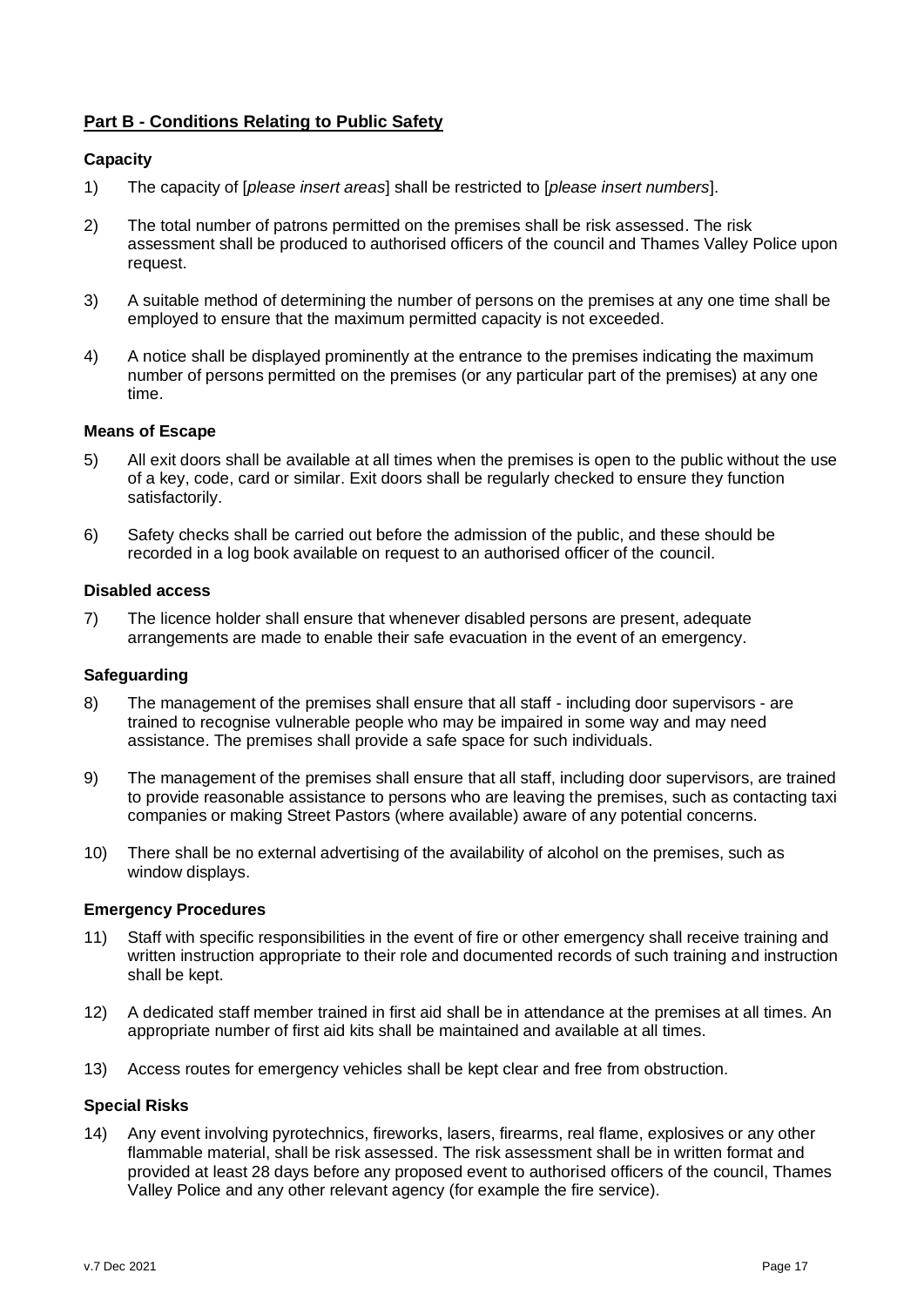- 15) Pyrotechnics, explosives or other highly flammable substances shall only be stored in areas approved by the council and subject to the provisions set out below:
	- a) Firearms and replica firearms, including blank ammunition, shall be stored in a secure area to the satisfaction of the council and Thames Valley police. They shall be under the control of a responsible person, who shall be responsible for the removal and return of all firearms. Firearms shall only be removed from the store (with the amount of ammunition required for the scene) immediately prior to use and returned to the store immediately after use. All discharged cartridges etc. must also be accounted for.
	- b) Storage areas and containers used shall be indicated by the explosive/inflammable symbol on the door or lid.
- 16) Cylinders for the storage of compressed air, oxygen, or other gases or liquids under pressure shall not be used except with the consent of the council. At least 14 days' notice shall be given to the council of any proposal to use such apparatus.
- 17) Signs shall be prominently displayed at the entrance to the premises where appropriate to advise the public of details of any special effects to be used during performances.
- 18) At least 14 days' notice shall be given to the council and Fire Service of any proposal to allow flammable films on the premises.
- 19) At least 14 days' notice shall be given to the council in respect of any entertainment which involves any live animal, bird or fish in a performance on the premises.

#### **Seating**

- 20) In no circumstances shall anyone be permitted to:
	- a) sit in the gangway;
	- b) stand or sit in front of the any exit; or
	- c) stand or sit on any staircase including any landings.
- 21) Any drinks to be consumed by a closely-seated audience shall be supplied in plastic/paper containers.
- 22) If tiered seating is provided, the back of the highest level and the ends of the rows shall be provided with an effective safety barrier to the satisfaction of the council.

#### **Indoor Sports Events**

- 23) The licence holder shall ensure that an appropriate number of qualified medical practitioners are on the premises for the duration of any event involving boxing, wrestling, judo, karate, mixed martial arts or entertainment of a similar nature.
- 24) For boxing and wrestling entertainment, or entertainment of a similar nature, any ring shall be constructed and inspected by a competent person, and no member of the public shall occupy a seat within 2.5 metres of the ring.
- <span id="page-17-0"></span>25) For water sports events, staff appropriately trained in safety and rescue shall be on the premises for the duration of the event.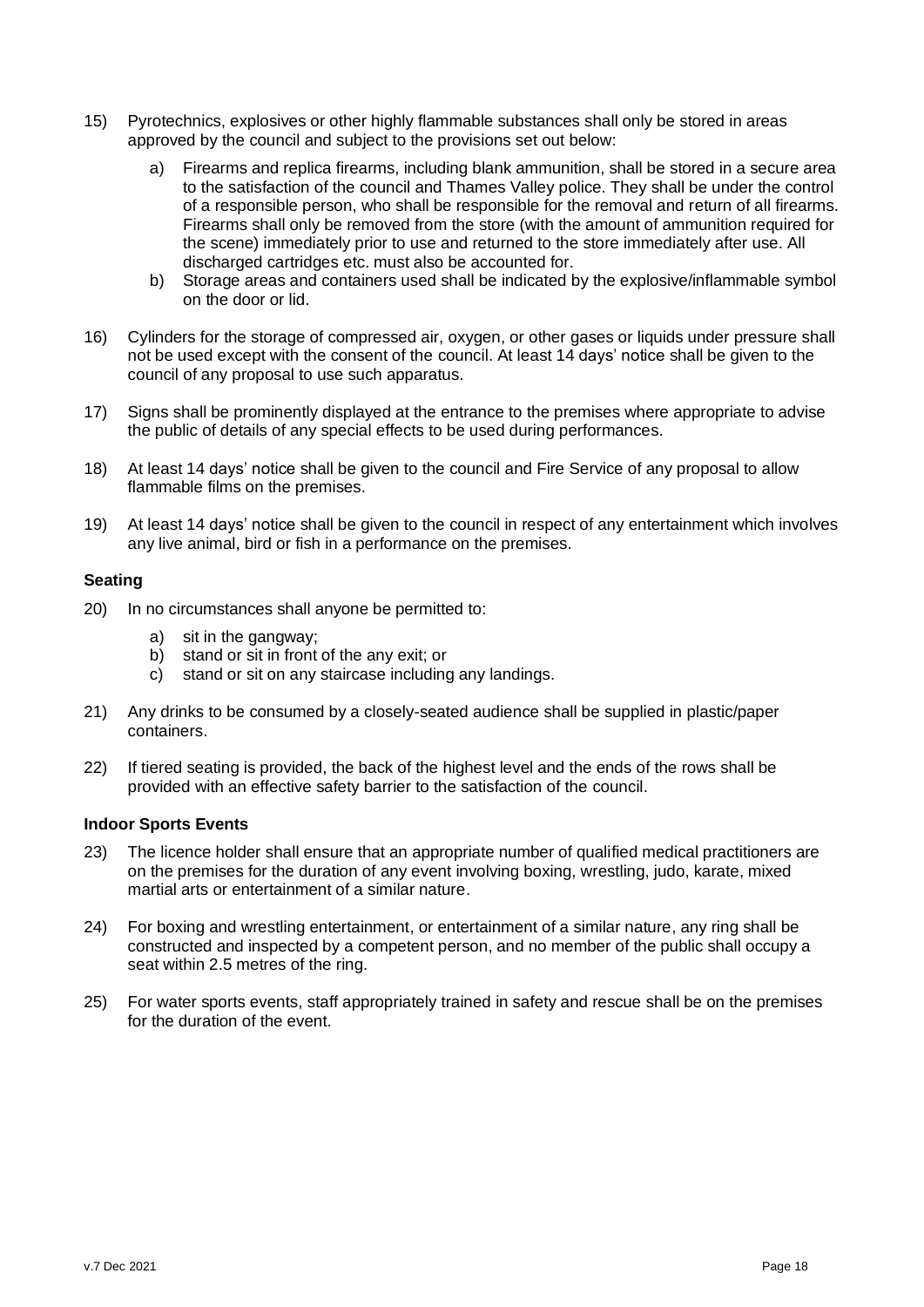# **Part C - Conditions Relating to the Prevention of Public Nuisance**

#### **Noise and Vibration**

- 26) The management of these premises shall ensure that no noise shall emanate from the premises nor vibration be transmitted through the structure of the premises which gives rise to undue disturbance, amounting to a nuisance, to local residents or businesses.
- 27) The management of these premises shall devise and implement a written noise management policy, which shall be made available upon request to an authorised officer of the council, Environmental Health and Thames Valley Police.
- 28) During any regulated entertainment, or in any case after (time), all external doors (including lobby doors) and windows to the premises shall remain closed, other than for access and egress.
- 29) Any sound amplification equipment shall be routed through a noise limiter device. The device must be of a type, in a location and set at a level [specify if known] [approved in writing by the appropriate officer of the council]. The unit must be secured to prevent tampering and the limiter shall not be altered without prior agreement of the council or Environmental Health.
- 30) Prominent, clear and legible notices are to be displayed and maintained at all exits requesting customers to respect the needs of local residents and to leave the premises and area quietly. All reasonable steps shall be taken to ensure that people entering or leaving the premises do so in an orderly manner and do not in any way cause annoyance to residents and people passing by the premises.
- 31) No customers shall be permitted to remain on the premises between (*time*) and (*time*).
- 32) Staff shall actively discourage and disperse persons who congregate outside the premises so as to minimise disturbance to local residents.
- 33) During operating hours, the DPS or a nominated representative shall be available to receive and respond to nuisance-related complaints. A contact number shall be readily available to residents upon request.

#### **Use of outside areas**

- 34) All outside areas shall be closed to customers after (*time*) with the exception of the external smoking area [as identified on the plan]. This area shall be monitored by the DPS or nominated staff to ensure noise is kept to a minimum so as not to cause nuisance to residents.
- 35) There shall be no consumption of food or drink in the outside areas of the premises after (*time*).
- 36) All external tables and chairs shall be removed by (*time*) each night.
- 37) No speakers or amplification equipment shall be provided in external areas of the premises.

#### **Monitoring**

38) The external areas of the premises shall be monitored by the DPS or a nominated person every 30 minutes from the start of any regulated entertainment and for a further 30 minutes after the permitted closing time of the premises, to ensure there is no noise which is likely to cause a nuisance to local residents. The monitoring log must set out as a minimum: time and date of observation, observer, observation, action taken to resolve situation, 0 = satisfactory level of noise, unlikely to cause disturbance, up to  $5 =$  severe disturbance. The log shall be kept at the premises and made available upon request by authorised officers of the council, Environmental Health and Thames Valley Police.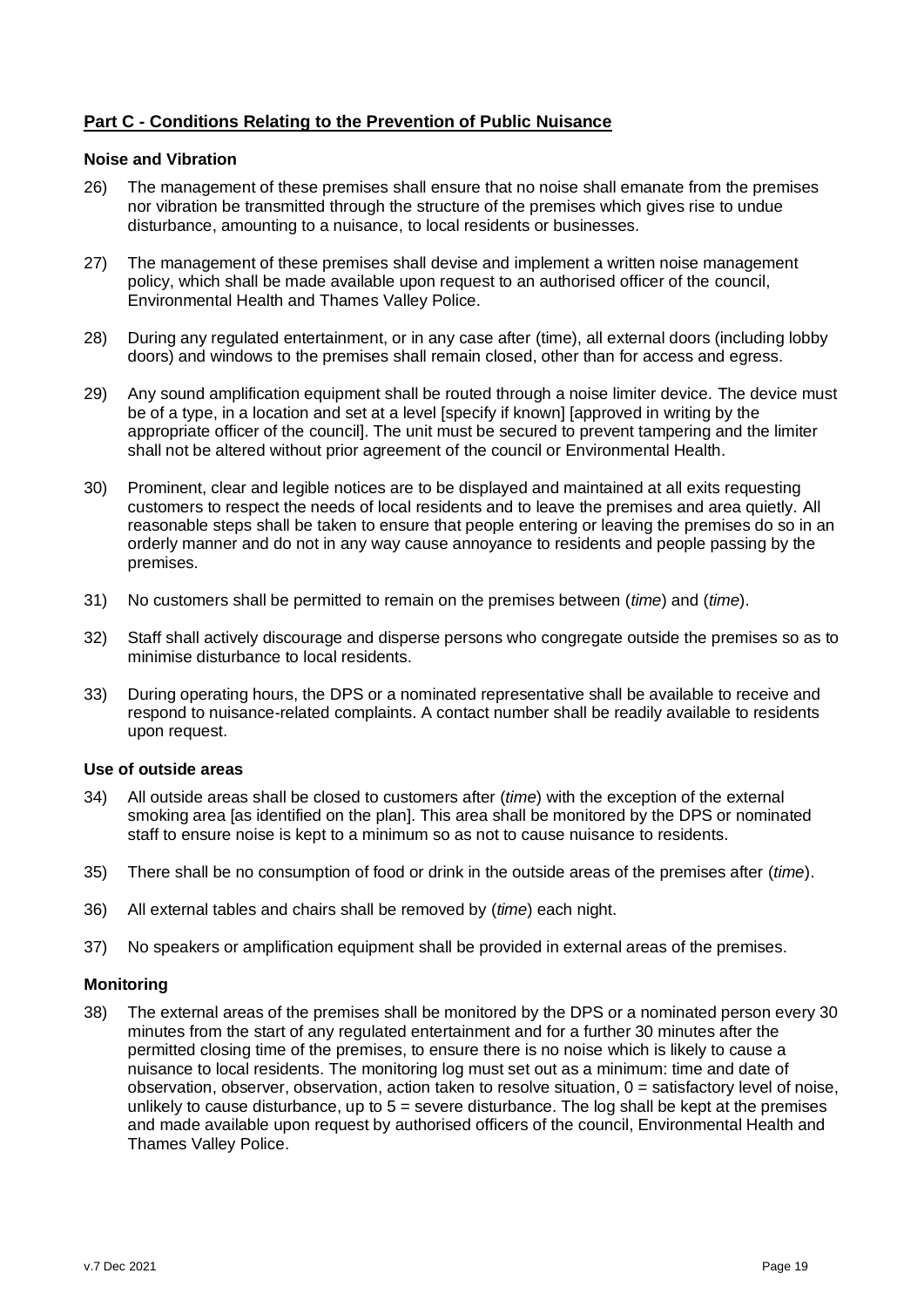#### **Outdoor events**

- 39) The licence holder or their nominated representative shall have full control over the sound amplification equipment. The volume and tone shall be adjusted accordingly to the requirements of Environmental Health or the council.
- 40) The specification, location and orientation of all permanently fixed speakers shall be agreed with Environmental Health or the council.
- 41) Noise emanating from regulated entertainment at any outdoor event shall not exceed [insert noise limits] as measured as measured 1 metre from the façade of the nearest noise sensitive premises. The noise level shall be measured as an LAeq,15 minutes.
- 42) During all outdoor events the received music noise level (MNL) (LAeq 15mins) measured 1m from the façade of the nearest noise sensitive premises shall not exceed the background noise level  $(L_{90})$  by more than 15dB(A).
- 43) Music Sound Pressure Levels (SPL) measured at the sound mixing desk(s) shall not exceed [*insert limit*].
- 44) At least 14 days' notice shall be given to the council in respect of any entertainment involving the use of explosives, pyrotechnics and fireworks of a similar nature which could cause disturbance in surrounding areas.

#### **Light Pollution and Odour**

- 45) Flashing or bright lights which cause a nuisance to nearby properties shall not be permitted.
- 46) All external lighting shall be positioned in such a way so as not to disturb or intrude upon local residents or businesses. Lighting shall be switched off at (*insert hours*).
- 47) Noxious smells shall not be permitted to emanate from the premises so as to cause a nuisance to nearby properties.

#### **Leaflets and Fly Posting**

- 48) No soliciting for custom, including the distribution of leaflets, shall take place from the premises, immediately outside the premises, or in the vicinity of the premises.
- 49) The premises licence holder shall ensure that advertising or promotional material for licensable activities at the premises is not placed on any street furniture or structure on the public highway not belonging to the premises licence holder.
- 50) No poster, advertisement, or similar which is unsuitable for general exhibition shall be displayed in a public place. If the licence holder is notified by the council in writing that it objects under this rule to a poster, advertisement or similar it shall not be displayed, sold or supplied.

#### **Waste and Cleansing**

- 51) The immediate vicinity outside of the premises and any external areas associated with the premises shall be kept clear of litter.
- 52) Notices shall be displayed in prominent positions to ask patrons to dispose of their rubbish in the bins provided.
- 53) An adequate number of waste receptacles for use by patrons shall be provided and emptied at appropriate intervals.
- 54) All refuse and bottles shall be disposed of in bins quietly so as not to disturb local residents. There shall be no disposal of glass bottles outside between 21:00 hours and 07:00 hours.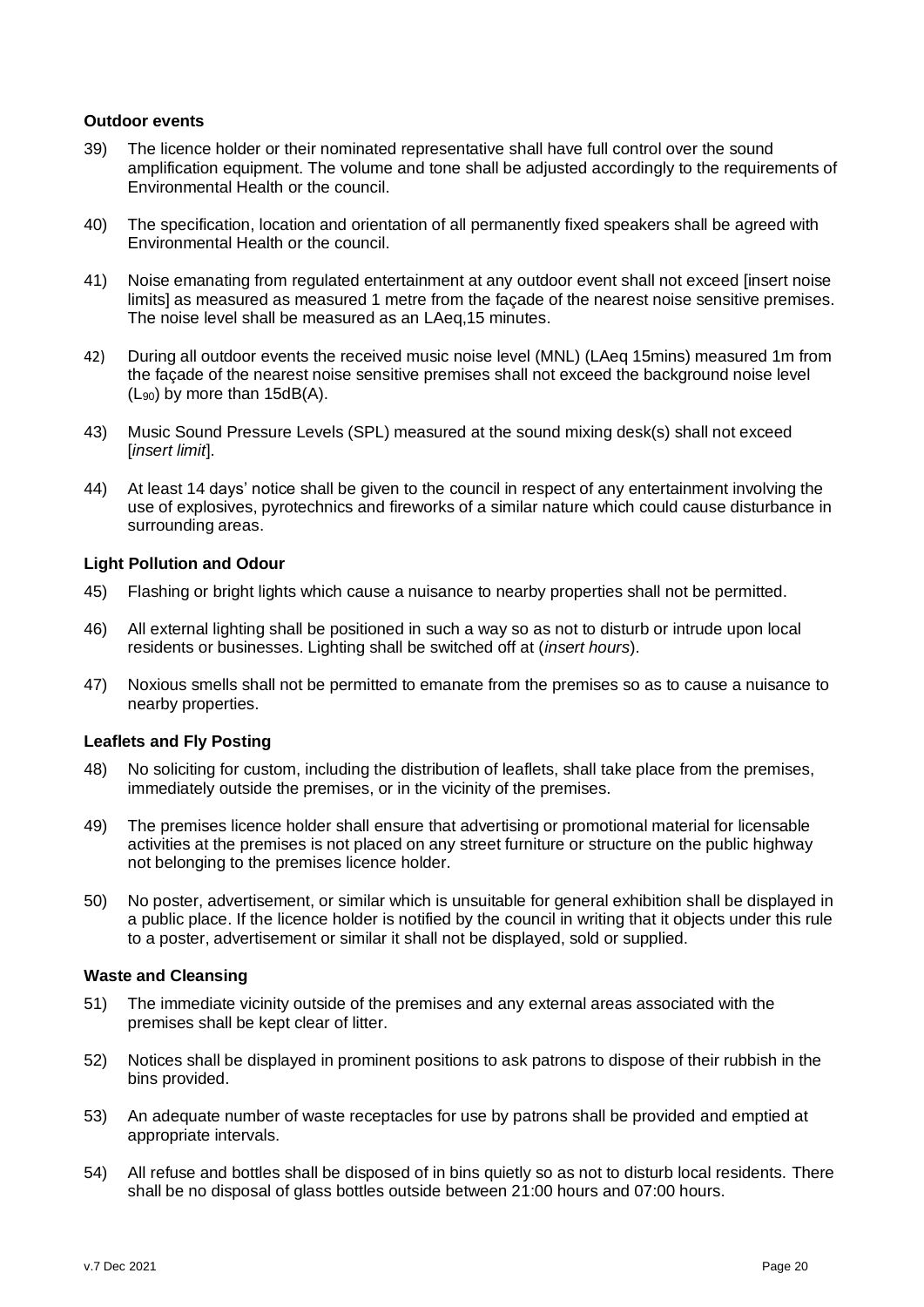55) All packaging and utensils for use by customers shall be made of biodegradable or recyclable materials.

### <span id="page-20-0"></span>**Part D - Conditions Relating to the Protection of Children from Harm**

#### **Access for Children to Licensed Premises**

It should be noted that it is unlawful under the 2003 Act to permit unaccompanied children under the age of 16 to be present on premises exclusively or primarily used for supply of alcohol for consumption on those premises under the authorisation of a premises licence, club premises certificate or temporary event notice when open for the purposes of being used for the supply of alcohol for consumption there. It is an offence to permit the presence of children under 16 who are not accompanied by an adult between midnight and 5 am at all premises supplying alcohol for consumption on those premises under the authorisation of any premises licence, club premises certificate or temporary event notice.

#### **Age Restrictions**

- 56) Persons under the age of 18 shall not be admitted to the premises at any time / between the hours of (*time*) and (*time*).
- 57) Persons under the age of 18 shall only be admitted to the premises if they are accompanied and supervised by an adult whilst on the premises.
- 58) Persons under the age of 18 shall not be admitted to the premises when adult entertainment is taking place.
- 59) Films shall be classified in the following way:
	- Universal  $(U)$  suitable for audiences aged four years and over.
	- Parental Guidance (PG) some scenes may be unsuitable for young children.
	- 12A passed only for viewing by persons aged 12 years or older or persons younger than 12 when accompanied by an adult.
	- 15 passed only for viewing by persons aged 15 years and over.
	- 18 passed only for viewing by persons aged 18 years and over.
- 60) Where a programme includes a film recommended by the council as falling into an age restrictive category, no person appearing to be under the age specified shall be admitted to any part of the programme. Where a programme includes a film recommended by the council as falling into a category requiring any persons under a specified age to be accompanied by an adult, no person appearing to be under the age specified shall be admitted to any part of the programme unaccompanied by an adult, and the licence holder shall display in a conspicuous position a notice clearly stating the relevant age restrictions and requirements. Where films of different categories form part of the same programme, the notice shall refer to the oldest age restriction. This condition does not apply to members of staff under the relevant age while on duty provided the written consent of the person's parent or legal guardian has first been obtained.

#### **Performances for or involving children**

- 61) During entertainment presented especially for under-18s, a member of staff shall be stationed in each area occupied by children, and in the vicinity of each exit, so that on each level occupied by children the minimum number of responsible adult members of staff on duty shall be one for every 50 children or part thereof.
- 62) During entertainment aimed specifically at under-18s, there shall be a minimum of two door supervisors on duty at all times including at least one female door supervisor.
- 63) Any supervisors and chaperones at performances for children shall be appropriately checked by the Disclosure and Barring Service or any equivalent body.
- 64) Children shall be kept under adult supervision at all times, including transfer between stage and dressing room and anywhere else on the premises.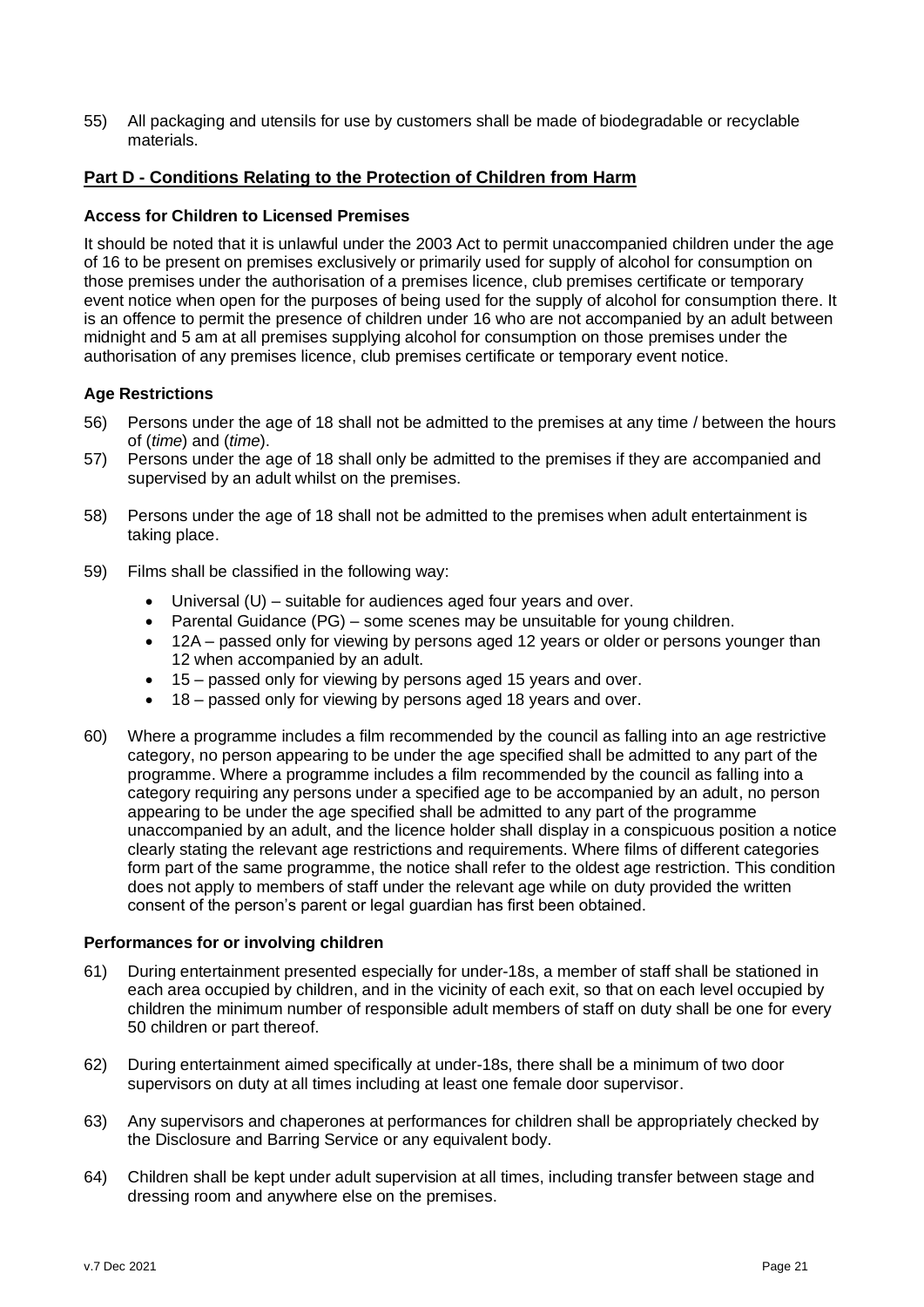65) Measures shall be put in place to ensure that the children can be accounted for at all times in case of an evacuation or emergency.

#### **Age Verification Policy**

- 66) The licence holder or their nominated representative shall devise, implement and maintain a Challenge 25 policy as part of their policy relating to alcohol sales. Clear signage relating to the policy shall be displayed at the premises. Only a valid driver's licence showing a photograph of the person, a valid passport, national identity card or proof of age card showing the "PASS" hologram are to be accepted as identification.
- 67) All staff employed (whether paid or unpaid) in the sale of alcohol shall be trained in respect of the law relating to the sale of alcohol, proxy purchases, identification checking, the company's proof of age policy and the procedure on handling and recording refusals. Refresher training shall be carried out every six months. Such training sessions are to be documented and records shall be kept for a minimum of one year and be made available upon request to an authorised officer of the council, Trading Standards and Thames Valley Police.

#### **Refusals Log**

68) A refusal register (written or electronic) shall be maintained at the premises to record sales of age restricted products that have been refused. The register is to be made available upon request by Thames Valley Police, Trading Standards Officers and Licensing Officers. The register should include details of the time, date, member of staff refusing the sale, reason for refusal (for example intoxication or underage) and a brief description of the person refused.

#### **Provision of Alcohol**

- 69) Alcohol shall be kept behind the kiosk/counter with no public access to this area.
- 70) All alcoholic products shall be labelled to identify the premises from which it was sold.
- 71) The premises shall at all times operate as a restaurant, with waiter and waitress service to tables, serving substantial food where alcohol is only sold ancillary to said food order. There shall be no vertical drinking permitted at the premises.

#### **Safeguarding and Child Sexual Exploitation**

- 72) All cash transactions for hotel bookings shall require photographic identification from the person making the booking. Only a valid British drivers' licence showing a photograph of the person, a valid passport, proof of age card showing the 'Pass' hologram or military identity cards are to be accepted as identification for the purposes of this condition.
- 73) The management of the premises shall ensure that all staff complete training in safeguarding and child sexual exploitation that is of a standard agreed with Thames Valley Police and the council within 28 days of employment. Refresher training shall take place every six months. Signed records of all training shall be maintained for at least two years, and be made available upon request to an authorised officer of the council and Thames Valley Police.

### **Alcohol Delivery Services**

- 74) Deliveries of alcohol shall only be made to residential dwellings or a place of work with a recognisable postcode. The delivery shall only take place only if the person receiving the alcohol is inside the property, or inside a communal doorway, and able to prove to the person delivering the alcohol they are a resident or employee at the premises. Alcohol shall not be delivered to a person who is in a public place e.g. in a street, a park etc. and no sales will take place directly from the delivery vehicle.
- 75) All payments for alcohol to be delivered shall be made by credit card only. Upon receipt of an order including alcohol to be delivered, the customer shall be clearly advised that the delivery will only be